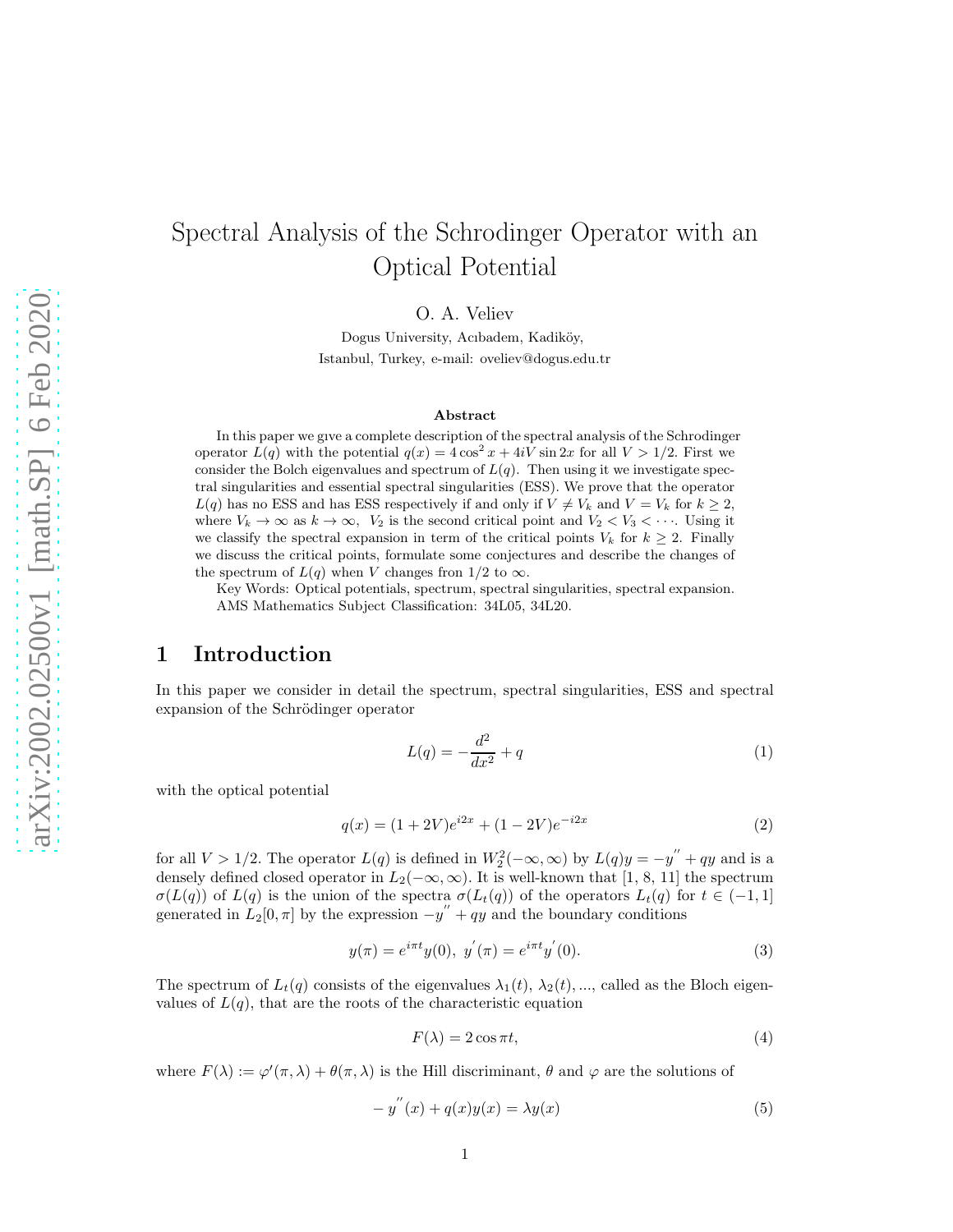satisfying the initial conditions  $\theta(0, \lambda) = \varphi'(0, \lambda) = 1$ ,  $\theta'(0, \lambda) = \varphi(0, \lambda) = 0$ . Moreover, in [19] we proved that the eigenvalues  $\lambda_n(t)$  of  $L_t(q)$  can be numbered (counting the multiplicity) by elements of  $\mathbb Z$  and hence by elements of  $\mathbb N$  such that, for each n the function  $\lambda_n$ is continuous on  $(-1, 1]$  and  $\lambda_n(t)$  uniformly with respect to  $t \in (-1, 1]$  approaches  $\infty$  as  $n \to \infty$ . Thus the spectrum of  $L(q)$  is the union of the continuous curves

$$
\Gamma_n = \{\lambda_n(t) : t \in (-1, 1]\}\tag{6}
$$

for  $n \in \mathbb{N}$  called as the *n*-th bands of the spectrum. By (3) and (4),  $\lambda_n(-t) = \lambda_n(t)$  and the end points of  $\Gamma_n$  are  $\lambda_n(0)$  and  $\lambda_n(1)$ .

Some physically interesting results have been obtained by considering the potential (2). For the first time, the mathematical explanation of the nonreality of  $\sigma(L(q))$  for  $V > 0.5$  and finding the streshold 0.5 (first critical point  $V_1$ ) was done by Makris et al [6, 7]. Moreover, for  $V = 0.85$  they sketch the real and imaginary parts of the first two bands by using the numerical methods. In [9] Midya et al reduce the operator  $L(q)$  with potential (2) to the Mathieu operator and using the tabular values establish that there is second critical point  $V_2 \sim 0.888437$  after which no parts of the first and second bands remain real.

In [15] we proved that if  $ab = \tilde{a}b$ , where  $a, b, \tilde{a}$ , and b are arbitrary complex numbers, then the operators  $L(q)$  and  $L(\tilde{q})$  with potentials

$$
q(x) = ae^{-i2x} + be^{i2x}
$$
\n<sup>(7)</sup>

and  $\tilde{q}(x) = \tilde{a}e^{-i2x} + \tilde{b}e^{i2x}$  have the same Hill discriminants  $F(\lambda)$  and  $G(\lambda)$ , Bloch eigenvalues and spectra. Thus for  $q(x) = (1 + 2V)e^{i2x} + (1 - 2V)e^{-i2x}$  and  $p(x) = 2ic \cos 2x$  we have

$$
F(\lambda) = G(\lambda), \ \sigma(L(V)) = \sigma(H(c)), \ \sigma(L_t(V)) = \sigma(H_t(c))
$$
\n(8)

for  $t \in [0,1]$  and  $c = \sqrt{4V^2 - 1}$ , where for brevity of the notations, the operators  $L_t(q)$ ,  $L(q)$ ,  $L_t(p)$  and  $L(p)$  are denoted by  $L_t(V)$ ,  $L(V)$ ,  $H_t(c)$  and  $H(c)$  respectively. If  $V < 1/2$ then ic is a real number and  $H(c)$  is the well-known self-adjoint Mathieu operator. The case  $V = 1/2$  is also well-known (see [2, 5, 18] and references therein). Thus we need to consider the operator  $L(V)$  in the case  $V > 1/2$  which is the consideration of the operator  $H(c)$  with pure imaginary potential  $2ic \cos 2x$  for  $c > 0$  due to (8).

In the paper [22] we have gave a complete description, provided with a mathematical proof, of the shape of  $\sigma(L(V))$ , when V changes from 1/2 to  $\sqrt{5}/2$ , that is,  $c \in (0, 2)$ . We proved that the second critical point  $V_2$  is a number between 0.8884370025 and 0.8884370117. Moreover, it was proven that  $V_2$  is the unique degeneration point for the first periodic eigenvalue, in the sense that the first periodic eigenvalue of the potential (2) is simple for all  $V \in (1/2, \sqrt{5}/2) \setminus \{V_2\}$  and is double for  $V = V_2$ . Besides, we gave an approach for finding the arbitrary close values of the second critical point  $V_2$ .

Let us briefly and visually explain those results of [22] about the spectrum of  $L(V)$ , the eigenvalues of  $L_0(V)$  (periodic eigenvalues  $\lambda_1(0), \lambda_2(0), ...$ ) and the eigenvalues of  $L_1(V)$ (antiperiodic eigenvalues  $\lambda_1(1), \lambda_2(1), \ldots$ ). Antiperiodic eigenvalues are nonreal and simple for all  $V \in (1/2, \sqrt{5}/2)$ . Moreover, they are pairwise conjugate numbers. To describe the periodic eigenvalues and spectrum of  $L(V)$  we consider the following cases.

**Case 1:**  $1/2 < V < V_2$ , where  $V_2$  is the second critical point. Then all periodic eigenvalues are real and simple. The bands  $\Gamma_{2k-1}$  and  $\Gamma_{2k}$  are joined and they form together the connected subset  $\Omega_k =: \Gamma_{2k-1} \cup \Gamma_{2k}$  of the spectrum. The spectrum  $\sigma(L(V))$  consists of the pairwise disjoint sets  $\Omega_1, \Omega_2, \dots$ called as the components of the spectrum. Moreover, the  $(2k-1)$ -th and  $2k$ -th bands  $\Gamma_{2k-1}$  and  $\Gamma_{2k}$  become to be connected by their interior point  $\lambda_{2k-1}(t_k) = \lambda_{2k}(t_k)$ , where  $t_k \in (0, \pi)$ , which is the unique multiple and double Bloch eigenvalue lying in  $\Omega_k$ . The real part of  $\Gamma_{2k-1} \cup \Gamma_{2k}$  is the closed interval  $I_k =$ :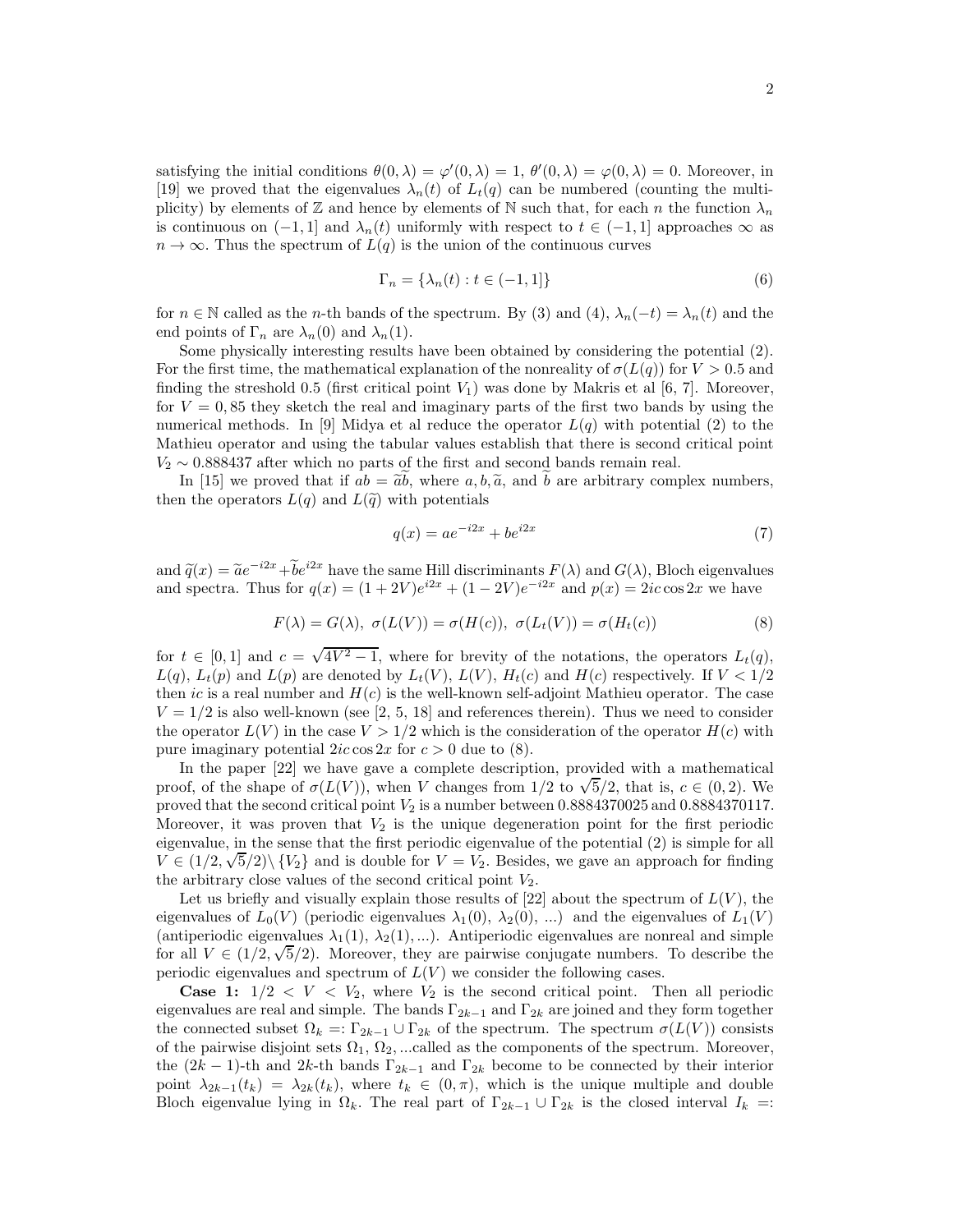$[\lambda_{2k-1}(0), \lambda_{2k}(0)]$ . The subintervals  $[\lambda_{2k-1}(0), \lambda_{2k-1}(t_k)]$  and  $[\lambda_{2k-1}(t_k), \lambda_{2k}(0)]$  of  $I_k$  are the real parts of  $\Gamma_{2k-1}$  and  $\Gamma_{2k}$  respectively. The other parts  $\{\lambda_{2k-1}(t): t \in (t_k, 1]\}$  and  $\{\lambda_{2k}(t): t \in (t_k,1]\}$  of the bands  $\Gamma_{2k-1}$  and  $\Gamma_{2k}$  are nonreal and symmetric with respect to the real line.

**Case 2:**  $V = V_2$ . If V approaches  $V_2$  from the left then the first and second periodic eigenvalues get close to each other and the length of the interval  $I_1$  approaches zero. As a result we get the equality  $\lambda_1(0) = \lambda_2(0)$  which means that the first and second bands  $\Gamma_1$  and  $\Gamma_2$  have only one real point which is their common point. Moreover, it shows that if  $V = V_2$ , then the first and second periodic eigenvalues coincide and the first periodic eigenvalue becomes double eigenvalue. Hence the second critical point  $V_2$  is a degeneration point for the first periodic eigenvalue. Thus, in the case  $V = V_2$  the real part of  $\Gamma_1$  as well as  $\Gamma_2$  is a point  $\lambda_1(0)$ .

**Case 3:**  $V_2 < V < \sqrt{5}/2$ . If V moves to the right of  $V_2$ , then the eigenvalues  $\lambda_1(0)$ and  $\lambda_2(0)$  get off the real line and hence  $I_1$  becomes the empty set, while all other periodic eigenvalues continue to be real and simple. As a result, the first and second bands  $\Gamma_1$  and  $\Gamma_2$  become nonreal separated curves symmetric with respect to the real line. The set  $\Omega_1$ becomes as the union of the two separated symmetric curves  $\Gamma_1$  and  $\Gamma_2$ , while  $\Omega_2$ ,  $\Omega_3$ ,..., continue to be connected sets. Summarizing the Cases 1-3 let us emphasize the following results of [22] that will be used in the next sections.

**Summary 1** If  $1/2 < V < \sqrt{5}/2$ , then the antiperiodic eigenvalues  $\lambda_n(1)$  for all  $n \in \mathbb{N}$  are the simple eigenvalues and nonreal numbers. If  $1/2 < V < V_2$ , then the periodic eigenvalues  $\lambda_n(0)$  for all n are the simple eigenvalues and the real numbers and Re ( $\Gamma_{2k-1} \cup \Gamma_{2k}$ ) =  $[\lambda_{2k-1}(0), \lambda_{2k}(0)]$ . If  $V = V_2$ , then  $\lambda_n(0)$  for all  $n \in \mathbb{N}$  are real numbers,  $\lambda_1(0) = \lambda_2(0)$  is a double eigenvalue and  $\lambda_n(0)$  for  $n > 2$  are the simple eigenvalues. If  $V_2 < V < \sqrt{5}/2$ , then the eigenvalues  $\lambda_1(t)$  and  $\lambda_2(t)$  are nonreal pairwise conjugate numbers for all  $t \in [0,1]$ , all periodic eigenvalues are simple and  $\lambda_n(0) \in \mathbb{R}$  for  $n > 2$ .

This paper can be considered as continuation of the paper [22]. Here we investigate the Bloch eigenvalues and the spectrum of  $L(V)$  for all  $V > 1/2$ , while they was investigated in Example 1/2 and the spectrum of  $E(V)$  for an  $V > 1/2$ , while they was investigated in [22] only for  $1/2 < V < \sqrt{5}/2$ . Note that as V increases the influence of the perturbation (2) also increases and the investigation of the Bloch eigenvalues and spectrum become more complicated. Moreover, in this paper, we consider the ESS and spectral expansion of  $L(V)$ , while in  $[22]$  they was not considered at all. Thus this paper with  $[22]$  give a complete description of the spectral analysis of  $L(V)$  for all  $V > 1/2$ .

First, in Section 2 we define the spectral singularities and ESS and give some results of the papers [7, 11, 12, 17, 19-24] that are used in the next sections. Using it in Section 3 we consider the Bloch eigenvalues and spectrum of  $L(V)$ . Then in Section 4 using the results of Section 3, we study the spectral singularity, ESS and investigate the spectral expansion of  $L(V)$ . Note that in the papers [21, 23, 24] we have proved that only the special type of the spectral singularities called as the essential spectral singularities (ESS) determines the form of the spectral expansion. Therefore in Section 4 we consider the spectral expansion by investigating the ESS of  $L(V)$ . Finally, in the conclusion (Section 5) we give some conjectures, discuss the critical points and demonstrate the shape of the spectrum and form of the spectral expansion of  $L(V)$  for all  $V \in (1/2,\infty)$  assuming the validity of the conjectures.

# 2 Some Definitions and Preliminary Facts

In this section we introduce some notations, give the precise definitions of the spectral singularity and ESS and formulate some results of the papers [7, 11, 12, 17, 19-24] as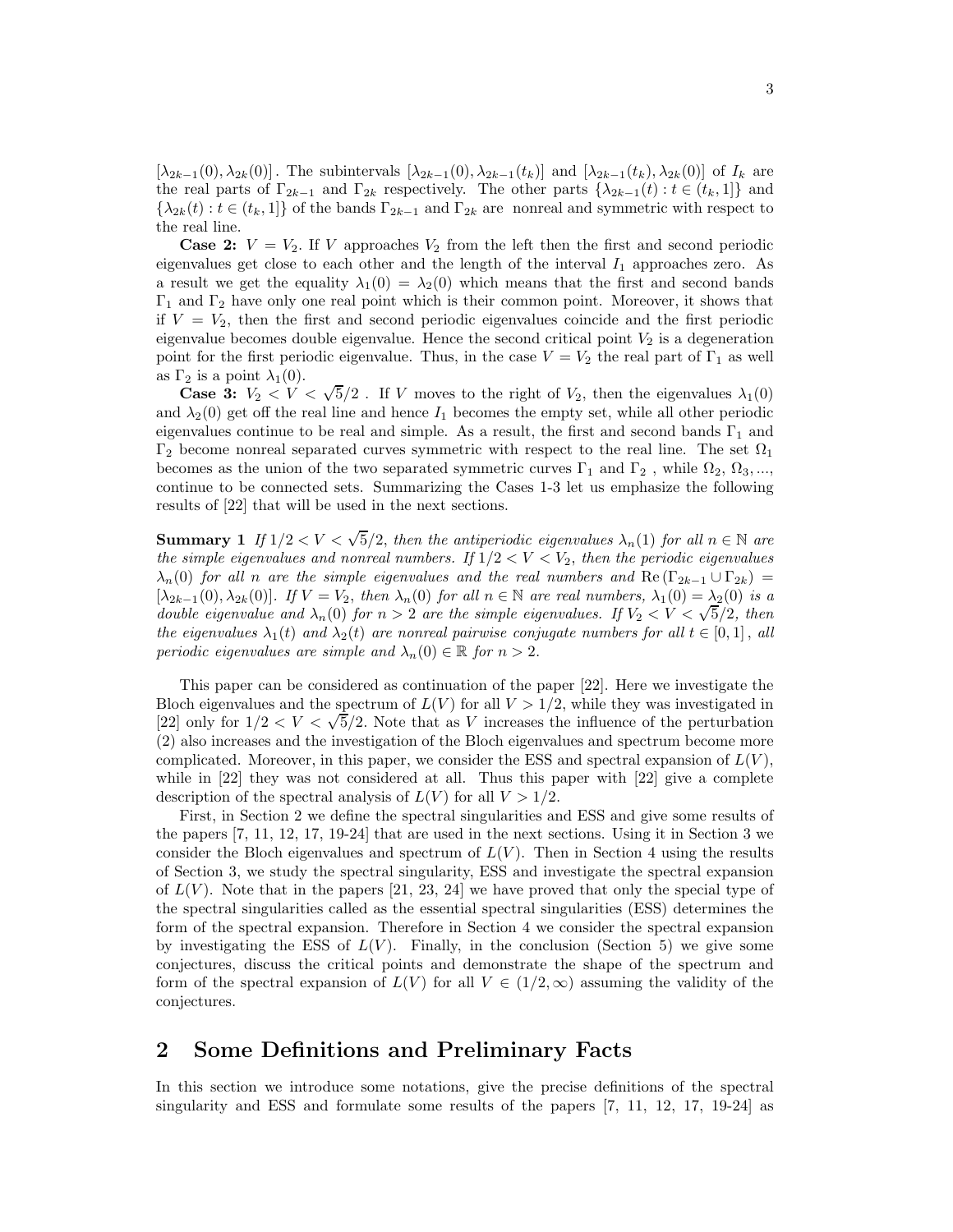summaries which are necessary for this paper. Moreover, here we give some results for the operator  $L(V)$  which immediately and readily follows from the results of those papers.

First let us introduce some notations in order to give the definitions of the spectral singularities and ESS. Let  $\Psi_{n,t}$  and  $\Psi_{n,t}^*$  be respectively the normalized eigenfunctions corresponding to the simple eigenvalues  $\lambda_n(t)$  and  $\lambda_n(t)$  of the operators  $L_t(q)$  and  $(L_t(q))^*$ . It is well-known that (see page 39 of [10]) if  $\lambda_n(t)$  is a simple eigenvalue of  $L_t(q)$ , then the spectral projection  $e(\lambda_n(t))$  defined by contour integration of the resolvent of  $L_t(q)$  over the closed contour containing only the eigenvalue  $\lambda_n(t)$ , has the form

$$
e(\lambda_n(t))f = \frac{1}{d_n(t)}(f, \Psi_{n,t}^*)\Psi_{n,t},
$$
\n<sup>(9)</sup>

where  $d_n(t) = (\Psi_{n,t}, \Psi_{n,t}^*)$  and  $(\cdot, \cdot)$  is the inner product in  $L_2[0, \pi]$ . Moreover

$$
||e(\lambda_n(t))|| = |d_n(t)|^{-1}.
$$
 (10)

As was noted in the papers [13, 14, 4], the spectral singularity of the operator  $L(q)$  are the points  $\lambda \in \sigma(L(q))$  for which the projections of  $L(q)$  corresponding to the spectral arcs  $\gamma \subset$  $U(\lambda, \varepsilon)$  or the projections  $e(\lambda_n(t))$  of  $L_t(q)$  corresponding to the simple eigenvalues  $\lambda_n(t) \in$  $U(\lambda, \varepsilon)$  are not uniformly bounded for all  $\varepsilon > 0$ , where  $U(\lambda, \varepsilon) =: \{z \in \mathbb{C} : |\lambda - z| < \varepsilon\}$  is the ε-neighborhood of  $\lambda$ . Therefore, by (10), we have the following definitions for the spectral singularities in term of  $d_n$ .

**Definition 1** A point  $\lambda \in \sigma(L(q))$  is said to be a spectral singularity of  $L(q)$  if there exist  $n \in \mathbb{N}$  and sequence  $\{t_k\} \subset (-1, 1]$  such that  $\lambda_n(t_k) \to \lambda$  and  $|d_n(t_k)| \to 0$  as  $k \to \infty$ , where  $\lambda_n(t_k)$  is a simple eigenvalue of the operator  $L_{t_k}(q)$ . Similarly, we say that the operator  $L(q)$ has a spectral singularity at infinity if there exist sequences  $\{n_k\} \subset \mathbb{N}$  and  $\{t_k\} \subset (-1,1]$ such that  $|\lambda_{n_k}(t_k)| \to \infty$  and  $|d_{n_k}(t_k)| \to 0$  as  $k \to \infty$ , where  $\lambda_{n_k}(t_k)$  is a simple eigenvalue.

In [19] using these definitions, (10) and the well-known result of McGarvey [8] that  $L(q)$ is a spectral operator if and only if the projections of the operators  $L_t(q)$  are bounded uniformly with respect to t in  $(-\pi, \pi]$  we obtained the following.

**Summary 2** The operator  $L(q)$  is a spectral operator if and only if it has no spectral singularities in  $\sigma(L(q))$  and at infinity. Moreover  $L(q)$  is an asymptotically spectral operator if and only if it has no spectral singularity at infinity.

Thus the spectral singularities play the crucial rule for the investigations of the spectrality of L. Gesztezy and Tkachenko [4] proved two versions of a criterion for the Hill operator  $L(q)$  to be a spectral operator, one analytic and one geometric. The analytic version was stated in term of the solutions of Hill's equation. The geometric version of the criterion uses algebraic and geometric properties of the spectra of periodic/antiperiodic and Dirichlet boundary value problems.

The problem of describing explicitly, for which potentials q the Hill operators  $L(q)$  are spectral operators appeared to have been open for about 60 years. In paper [16] we found the explicit conditions on the potential q such that  $L(q)$  is an asymptotically spectral operator. In [24] we find a criterion for asymptotic spectrality of the operator  $L(q)$  with the potential (7) stated in term of a and b. Moreover, in [24], we obtained the following result

**Summary 3** If  $ab \in \mathbb{R}$ , then the operator  $L(q)$  with the potential (7) is a spectral operator if and only if it is self adjoint.

It readily implies the following result.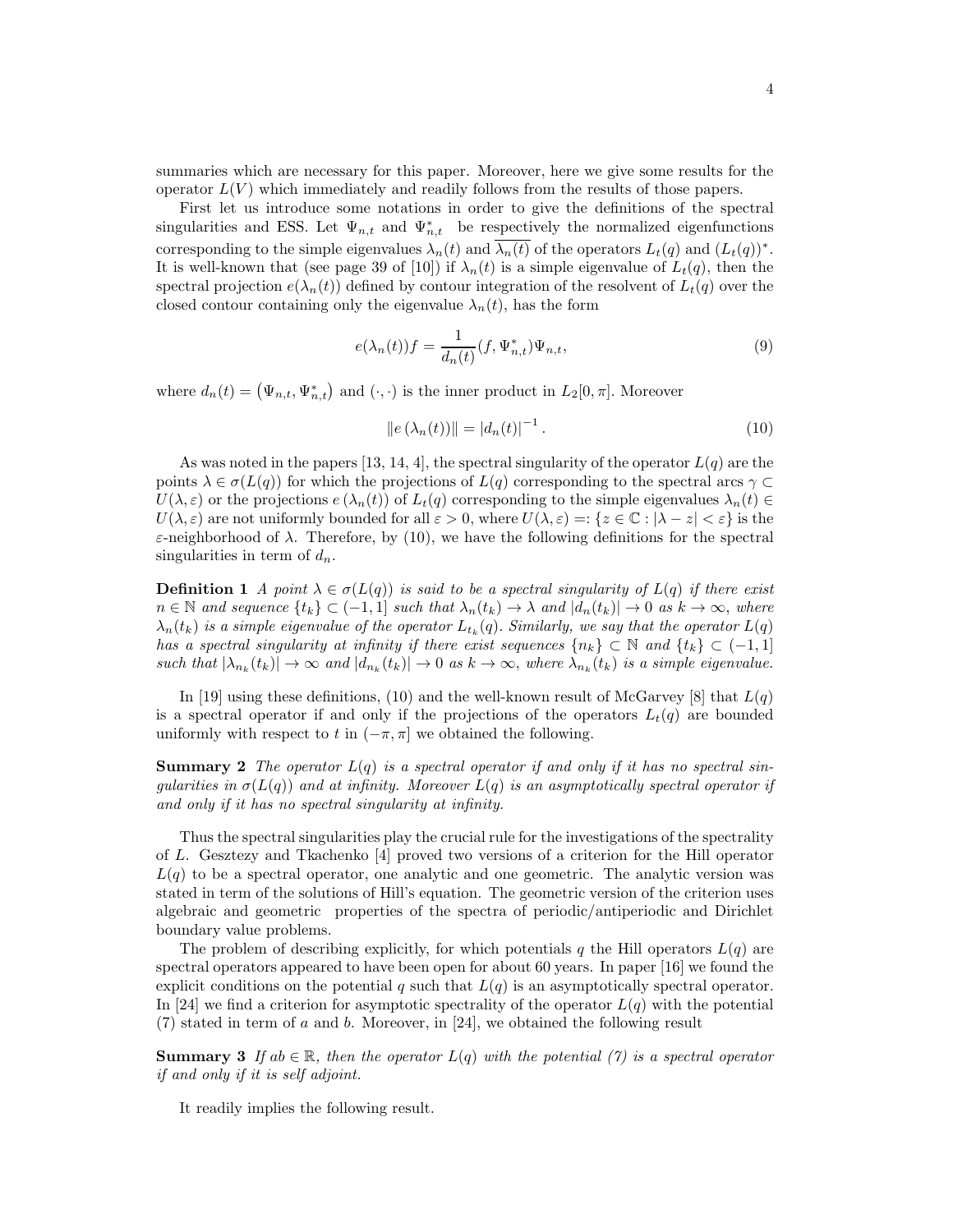**Proposition 1** The operator  $L(q)$  with potential (2) is a spectral operator if and only if  $V = 0$ , that is,  $q(x) = 2 \cos 2x$  and  $L(q)$  is a self-adjoint operator.

Thus Proposition 1 shows that the theory of spectral operators can not be used for the investigation of the non-self-adjoint operator  $L(q)$  with the optical potential (2).

Note that Definition 1 and Summary 2 show respectively that the boundlessness of  $\frac{1}{d_k}$ is the characterization of the spectral singularities and the spectrality of  $L(q)$ . However, as was discovered in the papers [21, 23] to construct the spectral expansion we need to consider the integrability of  $\frac{1}{d_k}$  due to the following. In [3] it was proven that in the self-adjoint case the spectral expansion of  $L(q)$  has the following elegant form

$$
f = \frac{1}{2\pi} \sum_{n \in \mathbb{N}} \int_{(-1,1]} a_n(t) \Psi_{n,t} dt,
$$
\n(11)

where

$$
a_n(t) = \frac{1}{\overline{d_n(t)}} \left( \int_{\mathbb{R}} f(x) \overline{\Psi_{n,t}^*(x)} dx \right).
$$
 (12)

In the non-self-adjoint case to obtain the spectral expansion, we need to consider the integrability of  $a_n(t)\Psi_{n,t}$  with respect to t over  $(-1,1]$  which is connected with the integrability of  $\frac{1}{d_n}$  (see (12)). For this in [21, 23] we introduced a new notions essential spectral singularity (ESS) which is connected with the nonintegrability of  $\frac{1}{d_k}$ , since it may have an integrable and nonintegrable bounlessness. Moreover we proved that it determines the form of the spectral expansion for  $L(q)$ . That is why in this paper investigating the ESS of  $L(V)$  in term of V we classify the form of its spectral expansion also in term of V. In  $[21]$  and  $[23]$  we defined the ESS as follows.

**Definition 2** A number  $\lambda_0 \in \sigma(L)$  is said to be an essential spectral singularity (ESS) of  $L(q)$  if there exist  $t_0 \in (-1,1]$  and  $n \in \mathbb{N}$  such that  $\lambda_0 = \lambda_n(t_0)$  and  $\frac{1}{d_n}$  is not integrable over  $(t_0 - \delta, t_0 + \delta)$  for all  $\delta > 0$ . Similarly, we say that the operator  $L(q)$  has ESS at infinity if there exist sequence of integers  $n_s$  and sequence of closed subsets I(s) of  $(-1, 1]$  such that  $\lambda_{n_s}(t)$  for  $t \in I(s)$  are the simple eigenvalues and

$$
\lim_{s \to \infty} \int_{I(s)} |d_{n_s}(t)|^{-1} dt = \infty.
$$
\n(13)

To consider the spectral expansion of  $L(V)$  we use the following results of [23] formulated here as summary.

**Summary 4** (a) The spectral expansion has the elegant form (11) if and only if  $L(q)$  has no ESS and ESS at infinity.

(b) If  $L(q)$  has no ESS at infinity, then it has at most finite number of ESS and its spectral expansion has the following asymptotically elegant form

$$
f(x) = \frac{1}{2\pi} \left( \int_{(-\pi,\pi]} \sum_{n \in N(\mathbb{E})} a_n(t) \Psi_{n,t}(x) dt + \sum_{n \in \mathbb{N} \backslash N(\mathbb{E})} \int_{(-\pi,\pi]} a_n(t) \Psi_{n,t}(x) dt \right), \quad (14)
$$

where  $N(\mathbb{E})$  consists at most of a finite number of integers and is the set of the indices n for which  $\Gamma_n$  contains at least one ESS. Moreover

$$
\int_{(-\pi,\pi]} \sum_{n \in N(\mathbb{E})} a_n(t) \Psi_{n,t}(x) dt = \lim_{\varepsilon \to 0} \sum_{n \in N(\mathbb{E})} \int_{A(\varepsilon)} a_n(t) \Psi_{n,t}(x) dt,
$$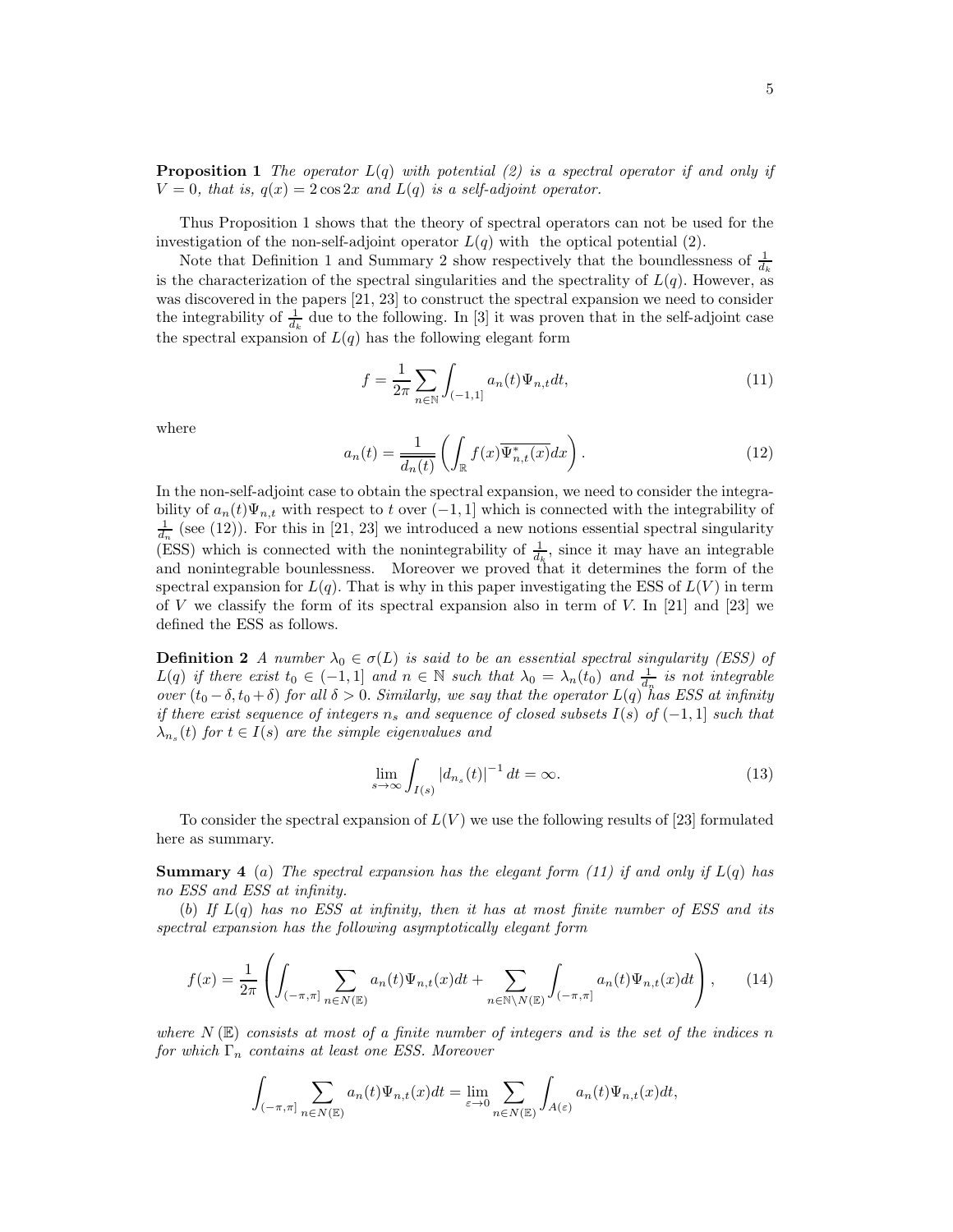where  $A(\varepsilon) = (-\pi + \varepsilon, -\varepsilon) \cup (\varepsilon, \pi - \varepsilon).$ 

Thus to consider the spectral expansion it is necessary to investigate the ESS. In this paper we use the following results of [21, 24] about ESS formulated here as summary.

**Summary 5** (a) Let  $\mathbb{E}$ ,  $\mathbb{S}$ , and  $\mathbb{M}$  be respectively the sets of ESS, spectral singularities and multiple eigenvalues of  $L_t(q)$  for  $t \in (-1,1]$ . Then  $\mathbb{E} \subset \mathbb{S} \subset \mathbb{M}$ .

(b) If  $t \in (0,1)$  and  $\lambda$  is a multiple eigenvalue of  $L_t(q)$ , then  $\lambda$  is a spectral singularity of L and is not an ESS.

(c) If  $\lambda$  is a multiple 2-periodic eigenvalue with geometric multiplicity 1, then it is an ESS, where the periodic and antiperiodic eigenvalues are called as the 2-periodic eigenvalues.

(d) If ab  $\neq 0$ , then the operator  $L(q)$  with potential (7) has no ESS at infinity.

The results  $(a) - (c)$  and  $(d)$  were proved in [21] and [24] respectively. By Summary 5(d) we have

**Corollary 1** If  $V \neq \pm 1/2$ , then  $L(V)$  has no ESS at infinity.

To consider in detail the case  $V \geq \sqrt{5}/2$ , that is, the case  $c \geq 2$  we use the following results of [17] about periodic and antiperiodic eigenvalues formulated here as summary.

**Summary 6** If  $c \neq 0$ , then the geometric multiplicity of the eigenvalues of the operators  $H_0(c)$ ,  $H_1(c)$ ,  $D(c)$  and  $N(c)$ , called as periodic, antiperiodic, Dirichlet and Neumann eigenvalues respectively, is 1 and the following equalities hold

$$
\sigma(D(c)) \cap \sigma(N(c)) = \varnothing, \ \sigma(H_0(c)) \cup \sigma(H_1(c)) = \sigma(D(c)) \cup \sigma(N(c)), \tag{15}
$$

where  $D(c)$  (N(c)) denotes the operator generated in  $L_2[0, \pi]$  by (1) with potential 2ic cos 2x and Dirichlet (Neumann) boundary conditions.

Moreover, we use the following obvious result and the results of the papers [11, 20] about the spectra of the operators  $L(q)$  and  $L_t(q)$  for  $t \in [0,1]$ .

Summary 7 (a) If  $t_1 \in [0,1]$ ,  $t_2 \in [0,1]$  and  $t_1 \neq t_2$  then  $\sigma(L_{t_1}(q)) \cap \sigma(L_{t_2}(q)) = \emptyset$ . It readily follows from  $(4)$ .

(b) The spectrum of  $L(q)$  does not contain a closed curve (see [11]).

(c) A number  $\lambda_n(t)$  is a multiple eigenvalue of  $L_t(q)$  of multiplicity p if and only if p bands of the spectrum have common point  $\lambda_n(t)$ . If  $n \neq m$ , then the bands  $\Gamma_n$  and  $\Gamma_m$  may have only one common point (see [20]).

Finally, we use the following results of [7, 12, 20] about PT symmetric potentials.

**Summary 8** If  $q(-x) = \overline{q(x)}$ , then the following statements hold.

(a) If two real numbers  $c_1 < c_2$  belong to  $\Gamma_n$ , then  $[c_1, c_2] \subset \Gamma_n$  (see [20]).

(b) If  $\lambda \in \sigma(L_t(q))$ , then  $\overline{\lambda} \in \sigma(L_t(q))$  (see [7])

(c) If  $\lambda \in \mathbb{R}$ , then  $F(\lambda) \in \mathbb{R}$ , where F is defined in (4) (see [12]).

### 3 On the Bloch Eigenvalues and the Spectrum of  $L(V)$

First we consider the eigenvalues  $\lambda_n(t)$  of  $H_t(c)$  for all  $t \in [0,1]$ , where  $c \in (0,\infty)$ .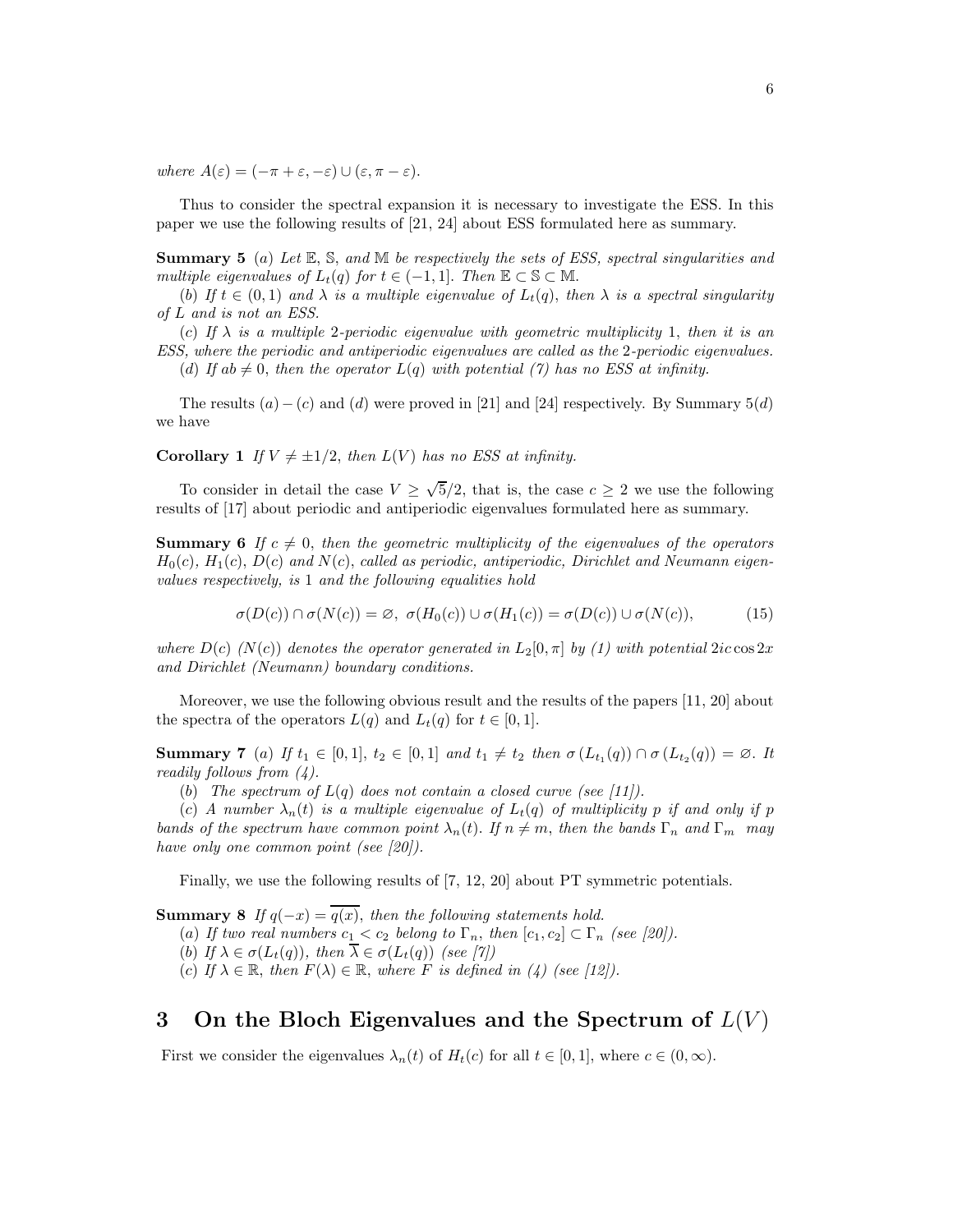**Theorem 1** All eigenvalues of the operator  $H_t(c)$  lie on the union of the disks

$$
D_{2c}((2n+t)^2) := \{ \lambda \in \mathbb{C} : |\lambda - (2n+t)^2| \le 2c \}
$$
 (16)

for  $n \in \mathbb{Z}$ , where  $t \in [0, 1]$ .

**Proof.** Suppose to the contrary that there exists an eigenvalue  $\lambda$  of  $H_t(c)$  lying out of  $D_{2c}((2n+t)^2)$  for all  $n \in \mathbb{Z}$ . Then the inequality  $\left|\lambda-(2n+t)^2\right|>2c$  holds for all  $n \in \mathbb{Z}$ . Using it, Parseval's equality for the orthonormal basis  $\{\pi^{-1/2}e^{i(2n+t)x}:n\in\mathbb{Z}\}\$  in  $L_2[0,\pi]$ , and the following well-known relation

$$
(\lambda - (2n+t)^2)(\Psi, e^{i(2n+t)x}) = ((2ic\cos 2x)\,\Psi, e^{i(2n+t)x}),\tag{17}
$$

where  $(\cdot, \cdot)$  is the inner product in  $L_2[0, \pi]$  and  $\Psi$  is a normalized eigenfunction of  $H_t(c)$ corresponding to the eigenvalues  $\lambda$ , we get the following contradiction

$$
\pi = \sum_{n \in \mathbb{Z}} \left| (\Psi, e^{i(2n+t)x}) \right|^2 < \sum_{n \in \mathbb{Z}} \frac{\left| \left( (2ic\cos 2x) \Psi, e^{i(2n+t)x} \right) \right|^2}{(2c)^2} \le \pi.
$$

The theorem is proved. ■

**Remark 1** It is well-known that the operator  $H_t(c)$  is defined by the expression

$$
-y'' + 2ity' + t^2y + (2ic\cos 2x)y \tag{18}
$$

and the periodic boundary condition. Let us redenote the eigenvalues of  $H_t(c)$  and  $L_t(V)$ by  $\lambda_n(t, c)$  and  $\lambda_n(t, V)$  respectively, in order to stress their dependence on c and V. Since  $H_t(c)$  analytically depends on t and c, if  $t \in [0,1]$  is fixed and  $\lambda(t,c)$   $(\lambda(t,V))$  is a simple eigenvalue of  $H_t(c)$  ( $L_t(V)$ ), then there exists  $\varepsilon > 0$  and an analytic function  $\lambda(t, \cdot)$  ( $\lambda(t, \cdot)$ ) in  $\varepsilon$ -neighborhood  $U(c, \varepsilon)$  ( $U(V, \varepsilon)$ ) of c (V) such that  $\lambda(t, c)$  ( $\lambda(t, V)$ ) is an eigenvalue of  $H_t(c)$  ( $L_t(V)$ ) for all  $c \in U(c,\varepsilon)$  ( $V \in U(V,\varepsilon)$ ). Moreover, for fixed c (V) the eigenvalue  $\lambda_n(t, c)$   $(\lambda_n(t, V))$  analytically depend on t if it is a simple eigenvalue. Recall that, as is noted in the introduction, for the fixed c and V the eigenvalues  $\lambda_n(t,c)$  and  $\lambda_n(t,V)$  of  $H_t(c)$  and  $L_t(V)$  are numerated so that they continuously depend on  $t \in [0,1]$ .

Now using it and Summaries 7 and 8 we prove the following.

**Theorem 2** (a) Let c be a positive fixed number and  $\lambda_n(0,c)$  be the n-th periodic eigenvalue of  $H_0(c)$ . If  $\lambda_n(0, c)$  is a real number and  $\lambda_n(t, c)$  are the simple eigenvalues for all  $t \in [0, b)$ , where  $b \in [0,1]$ , then  $\lambda_n(t,c)$  are the real numbers for all  $t \in [0,b]$ . Moreover, if  $d_n(c) \in [0,1)$ is the greatest positive number such that  $\lambda_n(t, c)$  are the real eigenvalues for all  $t \in [0, d_n(c)]$ , then  $\lambda_n(t, c)$  are the nonreal eigenvalues for all  $t \in (d_n(c), 1]$ .

(b) Let t be a fixed number from [0, 1] and  $\lambda(t, c)$  be the simple eigenvalues of  $H_t(c)$  for all  $c \in [c_0(t), r(t))$  such that  $\lambda(t, \cdot)$  is continuous on  $[c_0(t), r(t)]$ , where  $r(t) > c_0(t) > 0$ . If  $\lambda(t, c_0(t))$  is a real (nonreal) number, then  $\lambda(t, c)$  are the real (nonreal) numbers for all  $c \in [c_0(t), r(t)] \ (c \in [c_0(t), r(t))).$ 

(c) Let  $t \in [0, 1]$  be a fixed number. If the eigenvalue  $\lambda(t, c)$  of  $H_t(c)$  continuously depends on c and changes from real (nonreal) to nonreal (real) when c moves from the left to the right of a point  $c(t)$  then  $\lambda(t, c(t))$  is a multiple eigenvalue.

**Proof.** (a) Since c is fixed and  $\lambda_n(0,c)$  is a simple eigenvalue,  $\lambda_n(t,c)$  analytically depends on t in some neighborhood of 0 and there exist positive constants  $\varepsilon$  and  $\delta(0)$  such that the operator  $H_t(c)$  has a unique eigenvalue  $\lambda_n(t, c)$  in  $U(\lambda_n(0, c), \varepsilon)$  whenever  $|t| < \delta(0)$ .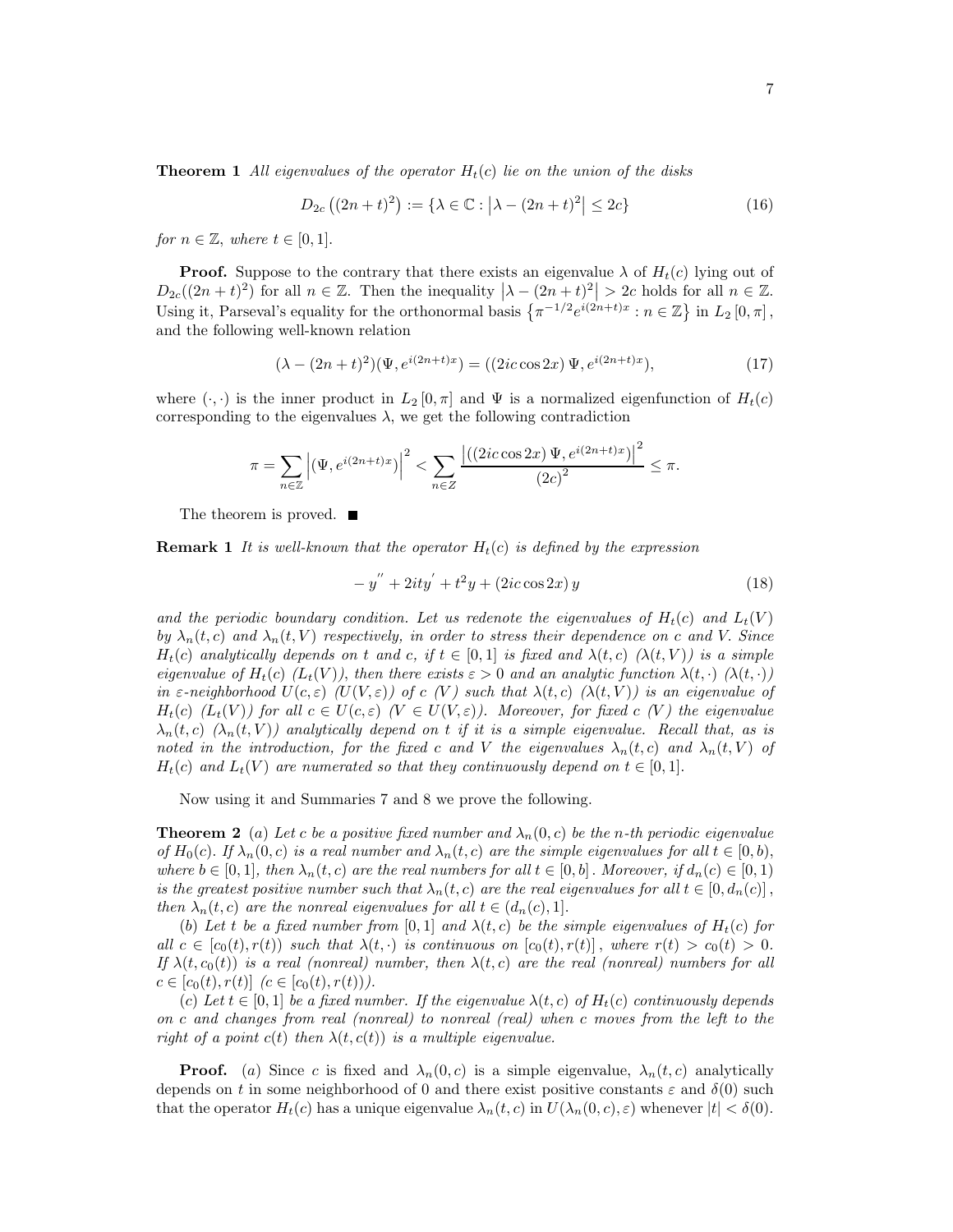If  $\lambda_n(t, c)$  is a nonreal number then by Summary 8(b),  $\overline{\lambda_n(t, c)}$  is also eigenvalue of  $H_t(c)$ lying in in  $U(\lambda_n(0, c), \varepsilon)$  which contradicts the uniqueness of  $\lambda_n(t, c)$ . Thus  $\lambda_n(t, c)$  is a real number for all  $t \in [0, \delta(0))$ . Let d be greatest number such that  $\lambda_n(t, c)$  is real for  $t \in [0, d)$ and  $d < b$ . Then by the condition of the theorem and by continuity of  $\lambda_n(\cdot, c)$  with respect to t the eigenvalue  $\lambda_n(d,c)$  is a simple and real eigenvalue. Therefore instead of  $\lambda_n(0,c)$ using  $\lambda_n(d,c)$  and repeating the above argument we obtain that  $\lambda_n(t,c)$  is a real number for all  $t \in [0, d + \delta(d))$  which contradicts the definition of d. It implies that  $\lambda_n(t, c)$  is a real number for all  $t \in [0, b)$  and hence, by the continuity of  $\lambda_n(\cdot, c)$ , for all  $t \in [0, b]$ .

Now to prove the second statement of (a) suppose to the contrary that  $\lambda_n(t_0, c)$  is a real eigenvalue for some  $t_0 = (d_n(c) + \delta) \in [0,1]$ , where  $\delta > 0$ . By the definition of  $d_n(c)$  for each  $0 < \varepsilon < \delta$  there exists  $t_1 \in (d_n(c), d_n(c) + \varepsilon)$  such that  $\lambda_n(t_1, c)$  is a nonreal number. Then using Summary 8(b) and taking into account that  $\lambda_n(t, c)$  continuously depend on t, one can readily see that the spectrum of  $H(c)$  contains a closed curve

$$
\{\lambda_n(t,c):t\in [d_n(c),t_0]\}\cup \left\{\overline{\lambda_n(t,c)}:t\in [d_n(c),t_0]\right\}.
$$

It contradicts to the Summary  $7(b)$ .

(b) Instead of the fixed c and variable t using respectively the fixed t and variable c and repeating the proof of the first statement of (a) we obtain the proof of (b) when  $\lambda(t, c_0)$  is a real number. If  $\lambda(t, c_0)$  is a nonreal number and simple eigenvalue, then  $\lambda(t, c)$  is a nonreal number for  $c \in [c_0, c_0 + \delta)$  for some  $\delta > 0$ . Let d be greatest number such that  $\lambda(t, c)$  is nonreal for  $c \in [c_0, d)$  and  $d < r(t)$ . Then  $\lambda(t, d)$  is a real and simple eigenvalue. It implies that the operator  $H_t(c)$  has a unique eigenvalue  $\lambda$  in  $\varepsilon$ -neighborhood of  $\lambda(t, d)$ , whenever  $c \in (d - \gamma(\varepsilon), d)$  for some  $\gamma(\varepsilon) > 0$ . Then by the definition of d,  $\lambda$  is a nonreal number and by Summary 8(b),  $\overline{\lambda}$  is also an eigenvalues of  $H_t(c)$  lying in  $\varepsilon$ -neighborhood of  $\lambda(t, d)$ , which contradicts the above uniqueness.

(c) Suppose to the contrary that  $\lambda(t, c(t))$  is a simple eigenvalue. Then by (b) the eigenvalue  $\lambda(t, c)$  does not change from real (nonreal) to nonreal (real) when c moves from the left to the right of the point  $c(t)$ . The theorem is proved.  $\blacksquare$ 

Now we consider the periodic and antiperiodic eigenvalues for  $c > 2$ . For this first let us formulate the corresponding results of  $[22]$  for  $c < 2$  as the next summary.

**Summary 9** If  $c < 2$ , then the operator  $H_1(c)$  ( $H_0(c)$ ) have 2 eigenvalues in the disks  $D_4((2n-1)^2)$  for  $n = 1, 2, ...$  (in  $D_4((2n)^2)$  for  $n = 2, 3, ...$ ), defined by (16) These eigenvalues are simple. One of these antiperiodic (periodic) eigenvalues is AD (PD)and the other is AN (PN)eigenvalue, where AD, PD, AN and PN eigenvalues are respectively the eigenvalues belonging to  $\sigma(H_1(c)) \cap \sigma(D(c))$ ,  $\sigma(H_0(c)) \cap \sigma(D(c))$ ,  $\sigma(H_1(c)) \cap \sigma(N(c))$ and  $\sigma(H_0(c)) \cap \sigma(N(c))$  (see (15)). Moreover, in the outsides of the disks  $D_4((2n)^2)$  for  $n = 2, 3, ...$  there exist two PN eigenvalues  $\lambda_1(0)$  and  $\lambda_2(0)$  and one PD eigenvalue  $\lambda_3(0)$ .

**Theorem 3** (a) Let  $n_1 = \lfloor (c+1)/2 \rfloor$ , where  $\lfloor x \rfloor$  denotes the integer part of the positive number x. For each  $n > n_1$  the number of the eigenvalues (counting multiplicity) of  $H_0(c)$ lying in  $D_{2c}((2n)^2)$  is 2. They are the simple eigenvalues and the real numbers. One of them is the PD and the other is the PN eigenvalue. The number of eigenvalues (counting multiplicity) of  $H_0(c)$  lying outsides the disks  $D_{2c}((2n)^2)$  for  $n > n_1$  is  $2n_1 + 1$ . They lie in the rectangle

$$
\left\{\lambda \in \mathbb{C} : |\text{Im }\lambda| \le 2c, \ -2c \le \text{Re }\lambda \le (2n_1)^2 + 2c\right\}.
$$
 (19)

(b) Let  $n_2 = \lfloor c/2 \rfloor$ . For each  $n > n_2$  the number of the eigenvalues (counting multiplicity) of  $H_1(c)$  lying in  $D_{2c}((2n+1)^2)$  is 2. They are the simple eigenvalues and the nonreal conjugate numbers. One of them is the AD and the other is the AN eigenvalue. The number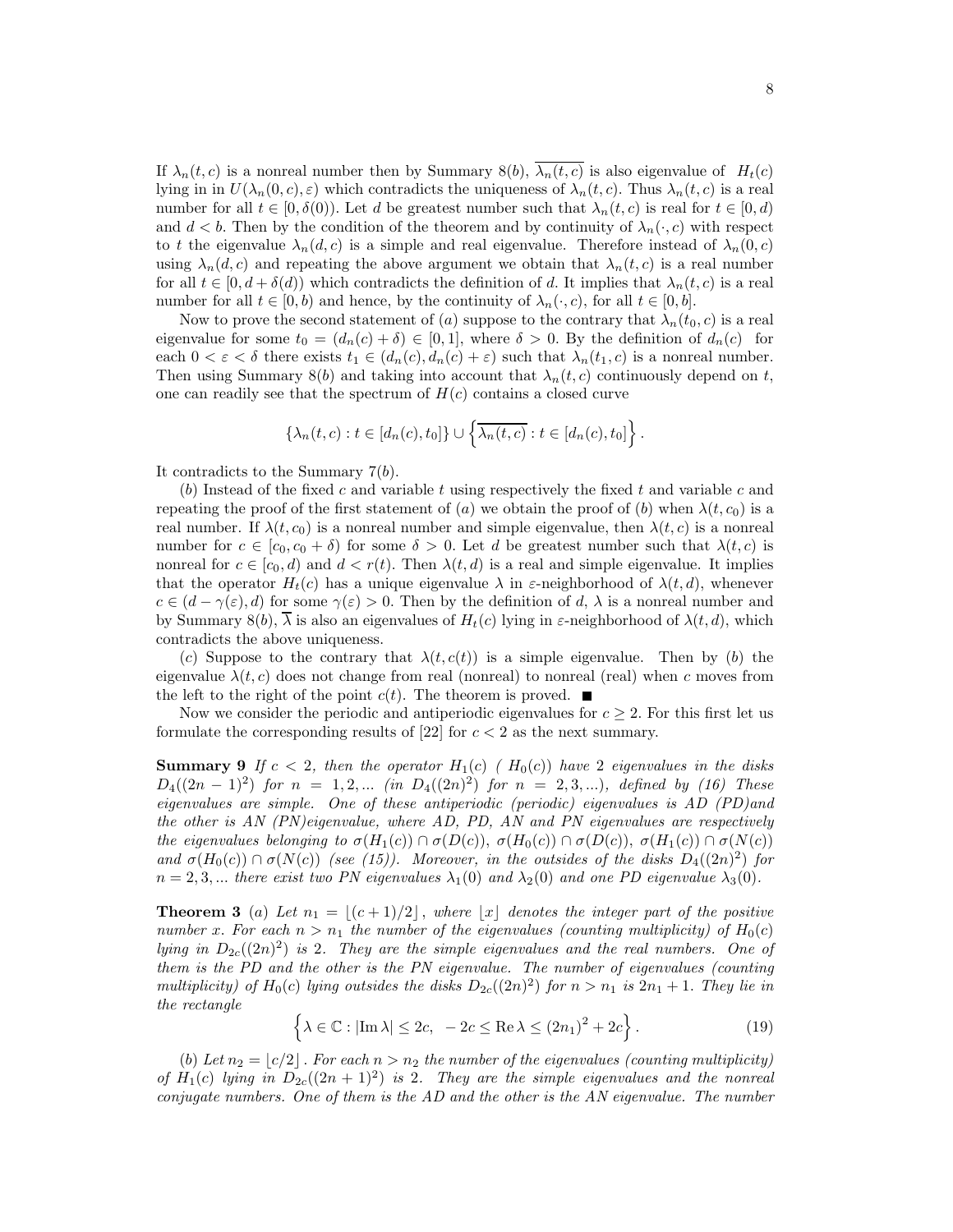of the eigenvalues of  $H_1(c)$  lying outsides of the disks  $D_{2c}((2n+1)^2)$  for  $n > n_2$  is  $2n_2 + 2$ . They lie in the rectangle

$$
\left\{\lambda \in \mathbb{C} : |\text{Im }\lambda| \le 2c, \ -2c \le \text{Re }\lambda \le (2n_2 + 1)^2 + 2c\right\}.
$$
 (20)

**Proof.** (a) If  $n > n_1$ , then  $n > (c+1)/2$  and the disk  $D_{2c}((2n)^2)$  has no common points with the other disks  $D_{2c}((2m)^2)$ , because  $|(2m)^2 - (2n)^2| > 4c$  for  $m \neq n$ . Hence, it follows from Theorem 1 that the boundary of  $D_{2c+\varepsilon}((2n)^2)$  lies in the resolvent sets of the operators  $H_0(\alpha)$  for all  $\alpha \in [0, c]$  if  $\varepsilon$  is a sufficienly small positive number. Therefore the projection of  $H_0(\alpha)$  defined by contour integration over the boundary of  $D_{2c+\epsilon}((2n)^2)$  depends continuously on  $\alpha$ . It implies that the number of eigenvalues (counting the multiplicity) of  $H_0(\alpha)$ lying in  $D_{2c+\varepsilon}((2n)^2)$  are the same for all  $\alpha \in [0, c]$ . Since  $H_0(0)$  has two eigenvalues in  $D_{2c+\varepsilon}((2n)^2)$ , the operator  $H_0(c)$  has also 2 eigenvalues. Letting  $\varepsilon$  tend to zero we obtain that  $H_0(c)$  has two eigenvalues (counting the multiplicity) in  $D_{2c}((2n)^2)$ .

Instead of the operator  $H_0(c)$  using the operators  $N(c)$  and  $D(c)$ , taking into account that  $N(0)$  and  $D(0)$  have one eigenvalue in  $D_{2c}((2n)^2)$  and repeating the above arguments we obtain that the operators  $N(c)$  and  $D(c)$ , have one eigenvalue in  $D_{2c}((2n)^2)$ . It with (15) implies that the periodic eigenvalues lying in  $D_{2c}((2n)^2)$  are different numbers and hence they are simple eigenvalues. Now using Summary 1 and Theorem  $2(b)$  we obtain that they are the real numbers.

The disks  $D_{2c}((2n)^2)$  for  $n = 0, 1, ..., n_1$  are contained in the rectangle (19). Moreover the rectangle (19) has no common points with the disks  $D_{2c}((2n)^2)$  for  $n > (c+1)/2$ . On the other hand, the rectangle (19) contains  $2n_1 + 1$  eigenvalues of  $H_0(0)$ . Therefore instead of  $D_{2c}((2n)^2)$  using (19), and arguing as above we complete the proof of  $(a)$ .

(b) Instead of  $D_{2c}((2n)^2)$  and the rectangle (19) using  $D_{2c}((2n+1)^2)$  and the rectangle (20) respectively, and arguing as above we get the proof of  $(b)$ .

The following theorem plays the crucial roles in the study of the spectrum of  $H(c)$ .

**Theorem 4** Let  $n_3 = \lfloor (2c+1)/2 \rfloor + 1$  and  $t \in (0,1)$ . Then for any  $b \ge (2n_3)^2 - 2c$  the following statements hold.

- (a) The number of the eigenvalues of  $H_t(c)$  lying in  $(b, b+4)$  is less than 3.
- (b) The multiplicity of any eigenvalue of  $H_t(c)$  lying in  $(b, \infty)$  is less than 3.

**Proof.** First, let us consider the case  $t \in (0, 1/2]$ . If  $n \in \mathbb{N}$  and  $n \geq n_3 > (2c+1)/2$ , then the rectangle

$$
R_n(t):=\left\{\lambda\in\mathbb{C}:\left|{\rm Im}\,\lambda\right|\le 2c,\ (2n-t)^2-2c\le \operatorname{Re} \lambda\le (2n+t)^2+2c\right\}.
$$

has no common points with the other rectangles  $R_m(t)$  for  $m \neq n$ . Therefore arguing as in the proof of Theorem 3(a) we obtain that  $R_n(t)$  contains two eigenvalue (counting the multiplicity). Moreover, using Theorem 1 and taking into account that the rectangle  $R_n(t)$ contains the disks  $D_{2c}((2n-t)^2)$  and  $D_{2c}((2n+t)^2)$  we obtain that the eigenvalues lying in the half-plane  $\{\lambda \in \mathbb{C} : \text{Re }\lambda > (2n_3)^2 - 2c\}$  belong to the rectangle  $R_n(t)$  for some  $n \geq n_3$ . On the other hand, the distance between  $R_n(t)$  and  $R_{n+1}(t)$  for  $n \geq n_3$  is greater than 4. Therefore for any  $b \ge (2n_3)^2 - 2c$  the interval  $(b, b + 4)$  may have common points only with one of the rectangles  $R_n(t)$  for  $n \geq n_3$ . Thus this interval may contain at most two eigenvalues of the operator  $H_t(c)$ .

Instead of the rectangle  $R_n(t)$  using the rectangle

$$
\left\{\lambda\in\mathbb{C}:|\text{Im }\lambda|\leq 2c,\ (2n+t)^2-2c\leq \text{Re }\lambda\leq (2n+2-t)^2+2c\right\}
$$

and repeating the proof of the case  $t \in (0, 1/2]$  we get the proof of  $(a)$  in the case  $t \in (1/2, 1)$ .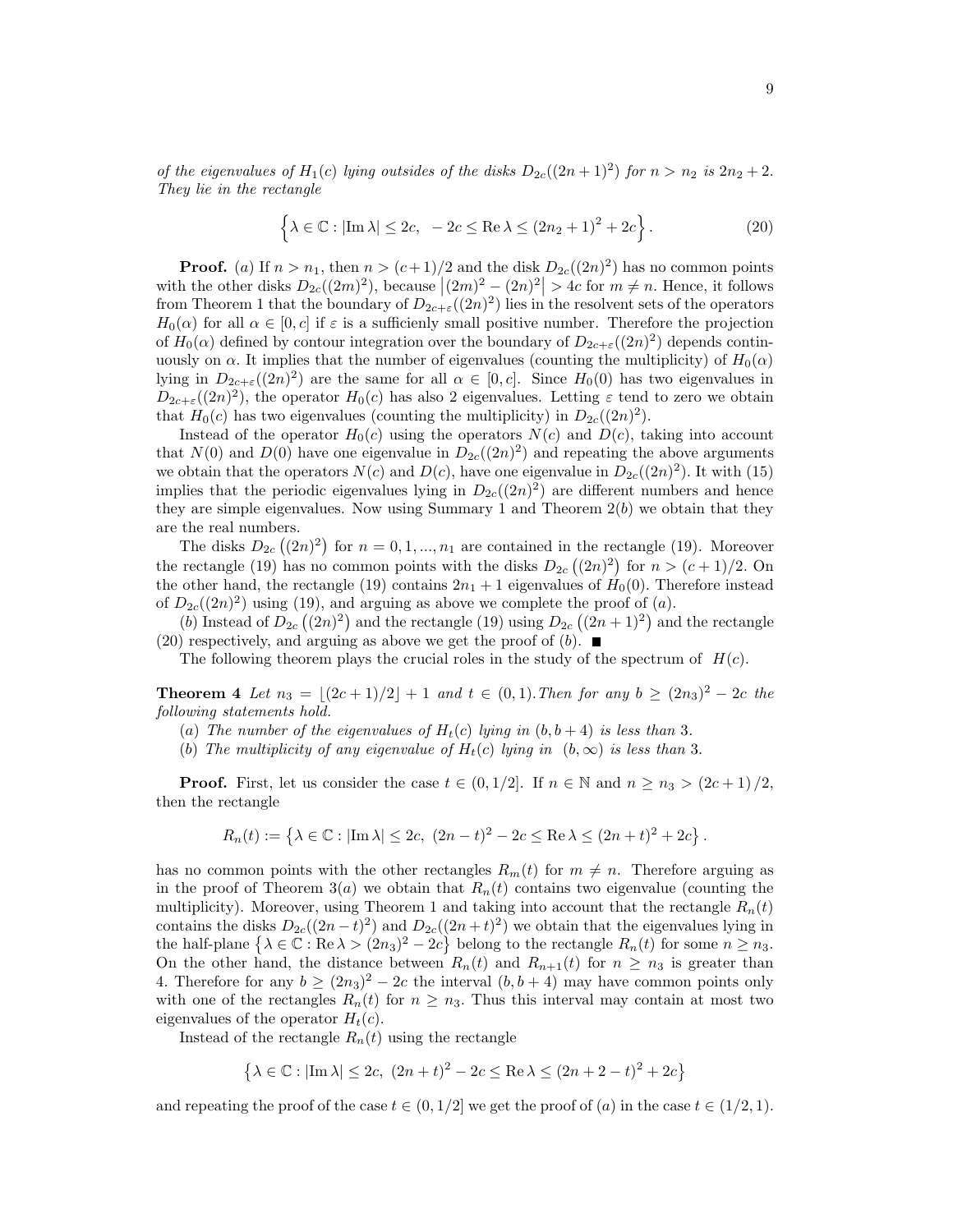The proof of (b) immediately follows from  $(a)$ .

Now using the above theorems, the following notations and some well-known properties of the Hill discriminant  $F(\lambda)$  defined in (4) we consider the spectrum of  $H(c)$ .

**Notation 1** We denote the periodic eigenvalues of  $H(c)$  lying in rectangle (19) and in the disks  $D_{2c}((2n)^2)$  for  $n > n_1$  by  $\lambda_1(0), \lambda_2(0), ..., \lambda_{2n_1+1}(0)$  and  $\lambda_{2n}(0), \lambda_{2n+1}(0)$  respectively, where  $n_1$  is defined in Theorem 3(a). By Theorem 3(a),  $\lambda_{2n}(0)$  and  $\lambda_{2n+1}(0)$  for  $n > n_1$ are the distinct real numbers and simple eigenvalues. We denote they in increasing order  $\lambda_{2n}(0) < \lambda_{2n+1}(0)$  and hence

$$
\lambda_{2n_1+2}(0) < \lambda_{2n_1+3}(0) < \lambda_{2n_1+4}(0) < \lambda_{2n_1+5}(0) < \dots \tag{21}
$$

Thus from now on the periodic eigenvalues are numerated in the described manner, the eigenvalues of  $H_t(c)$  for  $t \in (0,1]$ , as is noted in Remark 1, are numerated so that  $\lambda_n$  is a continuous function on [0, 1] and the n-th band  $\Gamma_n$  is defined by (6).

By (4) the eigenvalues of  $H_0(c)$  and  $H_1(c)$  are respectively the roots of  $F(\lambda) = 2$  and  $F(\lambda) = -2$  and  $\sigma(H(c)) = {\lambda \in \mathbb{C} : -2 \leq F(\lambda) \leq 2}.$  Thus by Summary 8(c) we have

$$
\lambda \in \text{Re}(\sigma(H(c))) \Longleftrightarrow \lambda \in \mathbb{R}, \ (\lambda, F(\lambda)) \in S(2), \tag{22}
$$

where  $S(2) = \{\lambda \in \mathbb{C} : -2 \leq \text{Im }\lambda \leq 2\}$ . Moreover, it is well known [1] that

$$
\lim_{\lambda \to -\infty} F(\lambda) = \infty. \tag{23}
$$

We also use the following well-known [1] asymptotic formulas for the eigenvalues  $\lambda_{2n}(0)$  and  $\lambda_{2n+1}(0)$  lying in the disks  $D_{2c}((2n)^2)$ 

$$
\lambda_{2n}(0) = (2n)^2 + O(n^{-1}), \ \lambda_{2n+1}(0) = (2n)^2 + O(n^{-1}). \tag{24}
$$

**Theorem 5** (a) If  $\mu$  is a smallest real periodic eigenvalue, then the part of the spectrum of  $H(c)$  lying in the half-plane  $\{\lambda \in \mathbb{C}: \text{ Re }\lambda < \mu\}$  is nonreal.

(b) Let  $n = n_1 + 2$ , where  $n_1$  is defined in Theorem 3(a). Then the part of  $\sigma(H(c)) \cap \mathbb{R}$ lying in the half-space  $P(n) =: {\lambda : \text{Re }\lambda > \lambda_{2n}(0)}$  consist of the intervals

$$
I_{n+1} = [\lambda_{2n+1}(0), \ \lambda_{2n+2}(0)], \ I_{n+2} = [\lambda_{2n+3}(0), \ \lambda_{2n+4}(0)], \dots \tag{25}
$$

The gaps in the real part of the spectrum lying in  $P(n)$  are the intervals

$$
(\lambda_{2n}(0), \lambda_{2n+1}(0)), \ (\lambda_{2n+2}(0), \lambda_{2n+3}(0)), \dots
$$
 (26)

**Proof.** (a) It readily follows from (23) that the leftist point  $(\lambda, F(\lambda))$  of the intersection of the graph  $G(F) =: \{(\lambda, F(\lambda)) : \lambda \in \mathbb{R}\}\)$  with the strip  $S(2)$  lies in the line  $y = 2$ , that is,  $\lambda$  is a smallest real periodic eigenvalue  $\mu$ . Therefore by (22)  $\mu$  is the smallest point of  $\text{Re}(\sigma(H(c))$ . It means that the half-plane  $\{\lambda \in \mathbb{C}: \text{Re }\lambda < \mu\}$  may contain only the nonreal part of  $\sigma(H(c))$ .

(b) Since  $\lambda_{2n}(0), \lambda_{2n+1}(0), \ldots$  are real and simple (see Notation 1) the intersection points of  $G(F)$  and the line  $y = 2$  lying the half-plane  $P(n) := {\lambda : \text{Re } \lambda \geq \lambda_{2n}(0)}$  are

$$
(\lambda_{2n}(0), 2), (\lambda_{2n+1}(0), 2), (\lambda_{2n+2}(0), 2), (\lambda_{2n+3}(0), 2), (\lambda_{2n+4}(0), 2), .... \qquad (27)
$$

On the other hand, it follows from Theorem  $3(b)$  that all antiperiodic eigenvalues lying in the half-plane  $P(n)$  are nonreal numbers due to the following. Since  $\lambda_{2n}(0)$  is the eigenvalue lying in the disk  $D_{2c}((2n)^2)$ , it readily follows from the definition of n and  $n_1$  that  $2n > c+3$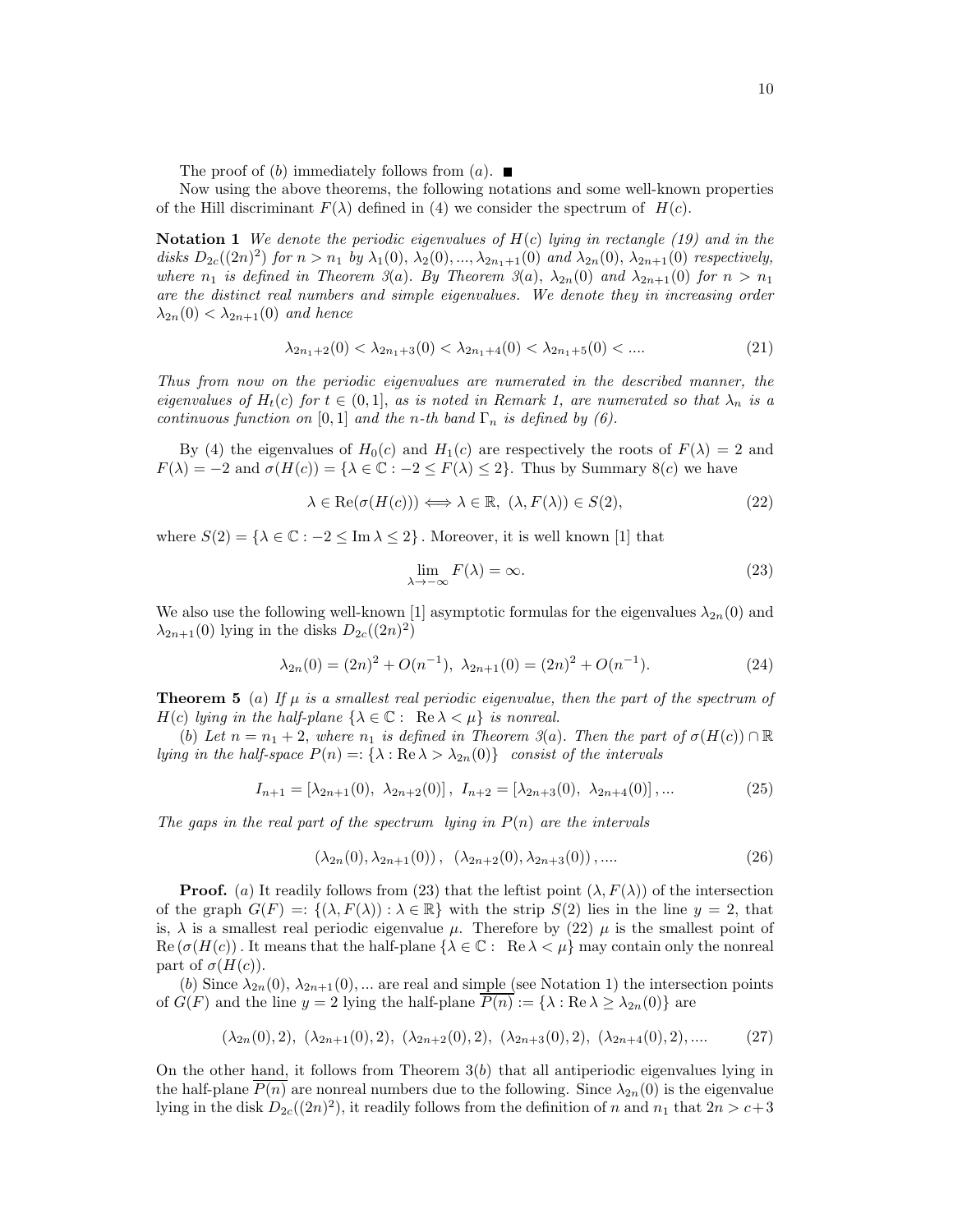and  $\lambda_{2n}(0) > c^2 + 4c + 9$ . If the antiperiodic eigenvalue  $\lambda(1)$  is a real, then by Theorem 3(b) it belong to the rectangle (20) and hence  $\lambda(1) \le (2n_2 + 1)^2 + 2c \le (c+1)^2 + 2c = c^2 + 4c + 1 <$  $\lambda_{2n}(0)$ . That is why the antiperiodic eigenvalues lying in  $\overline{P(n)}$  are nonreal. It means that  $G(F)$  does not intersect the line  $y = -2$  in the later half-plane. Thus we have

$$
F(\lambda) > -2, \ \forall \lambda \in \{\lambda \in \mathbb{R} : \ \lambda \ge \lambda_{2n}(0)\}.
$$
 (28)

These arguments imply that in  $P(n)$  the graph  $G(H)$  may get in and out of the strip  $S(2)$  at the points (27) called respectively the points of entry and exit. It is clear that if  $(\lambda_m(0), 2)$ is a point of entry (point of exit) then  $(\lambda_{m+1}(0), 2)$  is the point of exit (point of entry). Thus the points of entry and exit are alternating points. It implies that if  $[\lambda_m(0), \lambda_{m+1}(0)]$  is the interval of  $\sigma(H(c)) \cap \mathbb{R}$ , then  $(\lambda_{m+1}(0), \lambda_{m+2}(0))$  is the gap in  $\sigma(H(c)) \cap \mathbb{R}$ . On the other hand, by Theorem  $3(a)$  of [20], in the neighborhood of infinity the lengths of the intervals of  $\sigma(H(c))\cap \mathbb{R}$  approach infinity. Thus, taking into account that the lengths of the intervals in (25) and (26) respectively approach infinity and zero (see (24)), we get the proof of (b)

Now using the graph of  $F$  we obtain the following result.

**Proposition 2** Suppose that  $\lambda_m(t)$  is a simple eigenvalue for all  $t \in [0, t_m)$  and  $\lambda_m(0)$  is a real number. If  $\lambda_m(0)$  is a point of entry (point of exit) then  $\lambda_m(t_m) > \lambda_m(0)$  ( $\lambda_m(t_m)$ )  $\lambda_m(0)$  and  $[\lambda_m(0), \lambda_m(t_m)] \subset \Gamma_m$   $([\lambda_m(t_m), \lambda_m(0)] \subset \Gamma_m$ ).

**Proof.** By Theorem  $2(a) \lambda_m(t)$  is a real eigenvalue for all  $t \in [0, t_m]$ . Since  $\lambda_m(0)$  is a point of entry we have  $\lambda_m(t_m) > \lambda_m(0)$  and by Summary  $8(a)$ ,  $[\lambda_m(0), \lambda_m(t_m)] \subset \Gamma_m$ . In the same way we prove the statement for the point of exit. The proposition is proved.  $\blacksquare$ 

The following remarks which readily follows from (23) will be used in the next theorems.

**Remark 2** Let  $(A, 2)$  and  $(B, 2)$  be respectively the neighboring point of entry and point of exit of the graph  $G(F)$  defined in the proof of Theorem 5(a) such that A and B are the simple periodic eigenvalues and  $A < B$ . Then there exists  $\varepsilon > 0$  such that  $F'(\lambda) < 0$  and  $F'(\lambda) > 0$  respectively for  $\lambda \in [A - \varepsilon, A + \varepsilon]$  and  $\lambda \in [B - \varepsilon, B + \varepsilon]$ . Assume that  $F''(\lambda) \neq 0$ for all  $\lambda \in [A-\varepsilon, B+\varepsilon]$ . Let  $\mu_1$  and  $\mu_2$  be respectively the largest and smallest points of the interval  $[A + \varepsilon, B - \varepsilon]$  such that  $F'(\lambda) < 0$  and  $F'(\lambda) > 0$  for  $\lambda \in [A, \mu_1]$  and  $\lambda \in [\mu_2, B]$ . It is clear that both  $\mu_1$  and  $\mu_2$  are the local minimum points. There are two cases:

*Case 1.*  $\mu_1 < \mu_2$ . Then F has at least two local minimum points  $\mu_1$  and  $\mu_2$ .

**Case 2.**  $\mu_1 = \mu_2$ . Then F has only one local minimum point  $\mu_1$  and it decreases and increases on  $(A, \mu_1)$  and  $(\mu_1, B)$  respectively.

Remark 3 Since the differential equation

$$
-y''(x) + (2ic \cos 2x) y(x) = \lambda y(x)
$$
\n(29)

analytically depend on the real parameters c and  $\lambda$ , its solutions  $\theta$  and  $\varphi$  and hence the Hill discriminant  $F(\lambda, c) := \varphi'(\pi, \lambda, c) + \theta(\pi, \lambda, c)$  analytically depend on  $\lambda$  and c. Moreover  $F(\lambda, c)$  and its derivatives  $F'(\lambda, c)$  and  $F''(\lambda, c)$  with respect to  $\lambda$  continuously depend on the pair  $(\lambda, c)$ . If  $F'(\lambda, c_0) = 0$  and  $F''(\lambda, c_0) \neq 0$  then by implicit function theorem there exists  $\varepsilon > 0$  and differentiable function  $\lambda(\cdot)$  such that  $F'(\lambda(c), c) = 0$  for all  $c \in U(c_0, \varepsilon)$ .

Now we are ready to prove the main result about the spectrum of  $H(c)$  ( $L(V)$ ) for  $c \in [2,\infty)$   $(V \geq \sqrt{5}/2)$ . Note that the case  $c \in (0,2)$  was considered in detail in Theorems 6-8 of [22]. Therefore we assume that  $c \geq 2$ .

**Theorem 6** For each  $k > n_3$  the following statements about the bands  $\Gamma_{2k-1}$  and  $\Gamma_{2k}$  of the spectrum of  $H(c)$  hold, where  $n_3$  defined in Theorem 4.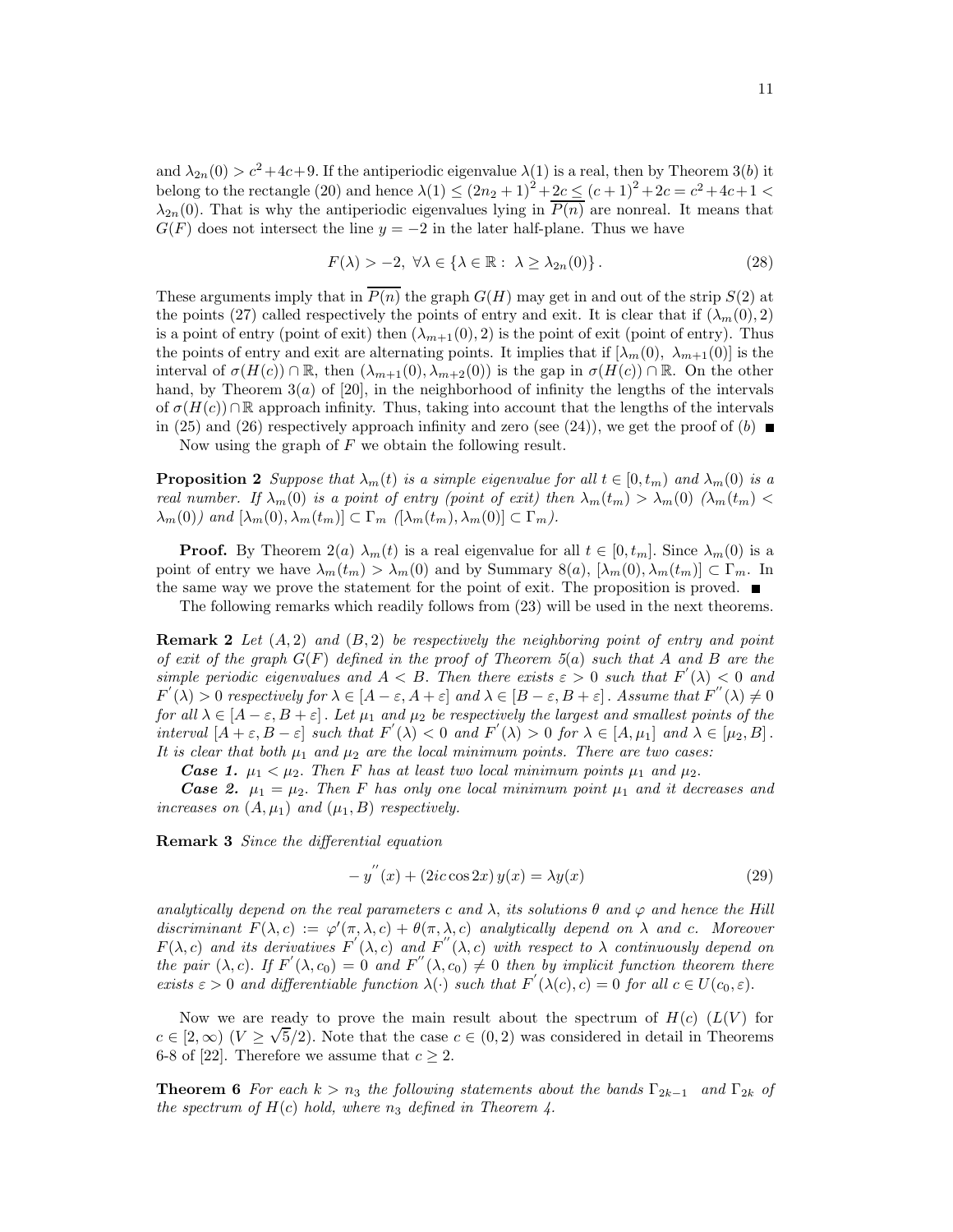(a) There exists unique  $t_k \in (0,1)$  such that  $\lambda_{2k-1}(t_k)$  is a multiple real eigenvalue lying in  $I_k = [\lambda_{2k-1}(0), \lambda_{2k}(0)]$ . Its multiplicity is 2 and  $\lambda_{2k-1}(t_k) = \lambda_{2k}(t_k)$ . (b) The real parts of the bands  $\Gamma_{2k-1}$  and  $\Gamma_{2k}$  are respectively the

intervals  $\{\lambda_{2k-1}(t): t \in [0, t_k]\} = [\lambda_{2k-1}(0), \lambda_{2k-1}(t_k)]$  and

 $\{\lambda_{2k}(t): t \in [0, t_k]\} = [\lambda_{2k}(t_k), \lambda_{2k}(0)].$ 

The nonreal parts of  $\Gamma_{2k-1}$  and  $\Gamma_{2k}$  are respectively the curves

 $\{\lambda_{2k-1}(t) : t \in (t_k, 1]\}$  and  $\{\lambda_{2k}(t) : t \in (t_k, 1]\}$ .

**Proof.** (a) First we prove that there exists multiple real eigenvalue lying in the interval  $I_k$ . Since the endpoints of the interval  $I_k$  are periodic eigenvalues we have  $F(\lambda_{2k-1}(0)) =$  $F(\lambda_{2k}(0)) = 2$ . Therefore by the Roll's Theorem there exists  $\lambda \in (\lambda_{2k-1}(0, c), \lambda_{2k}(0, c))$ such that  $F(\lambda) = 0$ . Moreover by Theorem 5 and Theorem 3  $(\lambda_{2k-1}(0, c), \lambda_{2k}(0, c))$  is the interval of the real part of the spectrum and does not contain the periodic and antiperiodic eigenvalues. Note that for  $c \ge 2$  we have  $n_3 \ge n_1 + 2$  and  $n_3 > n_2$ . That is why we can use Theorem 5 and Theorem 3. Therefore we have  $F(\lambda) = 2 \cos \pi t_k$  for some  $t_k \in (0,1)$ . Hence  $\lambda$  is a multiple eigenvalue of  $H_{t_k}(c)$  lying in the interior of  $I_k$ . Moreover by Theorem 4(b)  $\lambda$  is a double eigenvalue and hence  $F''(\lambda, c_0) \neq 0$ . Thus we have proved that there exist double eigenvalue lying in  $I_k$ .

Now we prove the uniqueness of the double eigenvalue lying in  $I_k$ . Suppose that it does not hold for some  $c \ge 2$ , that is, there exist at least two points  $\mu_1$  and  $\mu_2$  in  $I_k$  such that  $F(\mu_1, c)$ and  $F(\mu_2, c)$  lie in the interval  $(-2, 2)$  and  $F'(\mu_1, c) = 0$  and  $F'(\mu_2, c) = 0$ . By Theorem  $4(b)$  we have  $F''(\mu_1, c) \neq 0$  and  $F''(\mu_2, c) \neq 0$ . Therefore by implicit function theorem the uniqueness does not hold in some open neighborhood of c. It implies that the uniqueness holds in the closed set. Let  $c_0$  be the largest number such that the uniqueness holds for  $0 < c \leq c_0$ . If  $\lfloor c_0 + 1/2 \rfloor + 2 = k$  then the uniqueness is proved. Otherwise, there exists  $\alpha > 0$ such that for  $c \in (c_0, c_0 + \alpha)$  the operator  $H(c)$  has at least two double Bloch eigenvalues  $\mu_1(c)$  and  $\mu_2(c)$ . Since  $F'(\lambda, c_0)$  is a continuous function and it has unique zero  $\mu_0$  in the interval  $[A, B]$ , where  $A = \lambda_{2k-1}(0) - \beta$ ,  $B = \lambda_{2k}(0) + \beta$  and  $\beta$  is chosen so that  $F'(\lambda, c_0) \neq 0$ for  $\lambda \in [A, \lambda_{2k-1}(0)] \cup [\lambda_{2k}(0), B]$ , there exists  $\varepsilon > 0$  such that  $|F'(\lambda, c_0)| > \varepsilon$  whenever  $\lambda$ belongs to the compact  $[A, B] \setminus (\mu_0 - 1, \mu_0 + 1)$ . Then using the uniform continuity of  $F'$ with respect to the pair  $(\lambda, c)$  we obtain that there exists  $\gamma > 0$  such that  $|F'(\lambda, c)| > \varepsilon/2$ whenever c and  $\lambda$  belongs to  $[c_0, c_0 + \gamma]$  and  $[A, B] \setminus (\mu_0 - 1, \mu_0 + 1)$  respectively. Here  $\gamma$  can be chosen so that  $[\lambda_{2k-1}(0, c), \lambda_{2k}(0, c)] \subset [A, B]$  for all  $c \in [c_0, c_0 + \gamma]$ , since the periodic eigenvalues continuously depend on c. Therefore  $H(c)$  has at least two multiple Bloch eigenvalue lying in  $(\mu_0 - 1, \mu_0 + 1)$ . It means that **Case 1** of Remark 2 holds. Thus F has two local minimum points  $\mu_1$  and  $\mu_2$  in ( $\mu_0$  – 1,  $\mu_0$  + 1). Without loss of generality it can be assumed that  $F(\mu_1) \geq F(\mu_2)$ . Since,  $\mu_1$  is a local minimum point there exists  $\mu_3 \in (\mu_1, \mu_2)$ such that  $F(\mu_3) > F(\mu_1)$ . The last two inequalities with the intermediate value theorem for the continuous function F imply that there exists  $\mu_4 \in [\mu_2, \mu_3)$  such that  $F(\mu_4) = F(\mu_1)$ (see the graph of F between the first points of entry and exit). Then the points  $(\mu_1, F(\mu_1))$ and  $(\mu_4, F(\mu_4))$  of the graph of F belong to the horizontal line  $y = F(\mu_1) = 2 \cos t_1$  for some  $t_1 \in (0,1)$ . It implies that  $\mu_1$  and  $\mu_4$  are the eigenvalues of the operator  $H_{t_1}(c)$ . Moreover, by definition  $\mu_1$  is a double eigenvalue. Thus  $H_{t_1}(c)$  has at least three eigenvalue (counting the multiplicity) on  $[\mu_1, \mu_2]$ . It contradicts Theorem 4, since  $[\mu_1, \mu_2]$  is a subinterval of the interval  $(\mu_0-1, \mu_0+1)$  of the length 2. Thus we have proved that there exist unique multiple eigenvalue lying in  $I_k$  and it is a double eigenvalue.

(b) By (a) for  $t \in [0,1] \setminus \{t_k\}$  the eigenvalues of the operator  $H_t(c)$  lying in

 $[\lambda_{2k-1}(0, c), \lambda_{2k}(0, c)]$  are simple and  $H_{t_k}(c)$  has a double eigenvalue  $\lambda(t_k)$  lying in that interval. Now using it Theorem  $2(a)$  and Summary  $8(a)$  we conclude that the intervals  $[\lambda_{2k-1}(0), \lambda_{2k-1}(t_k)]$  and  $[\lambda_{2k}(t_k), \lambda_{2k}(0)]$  belong respectively to the bands  $\Gamma_{2k-1}$  and  $\Gamma_{2k}$ .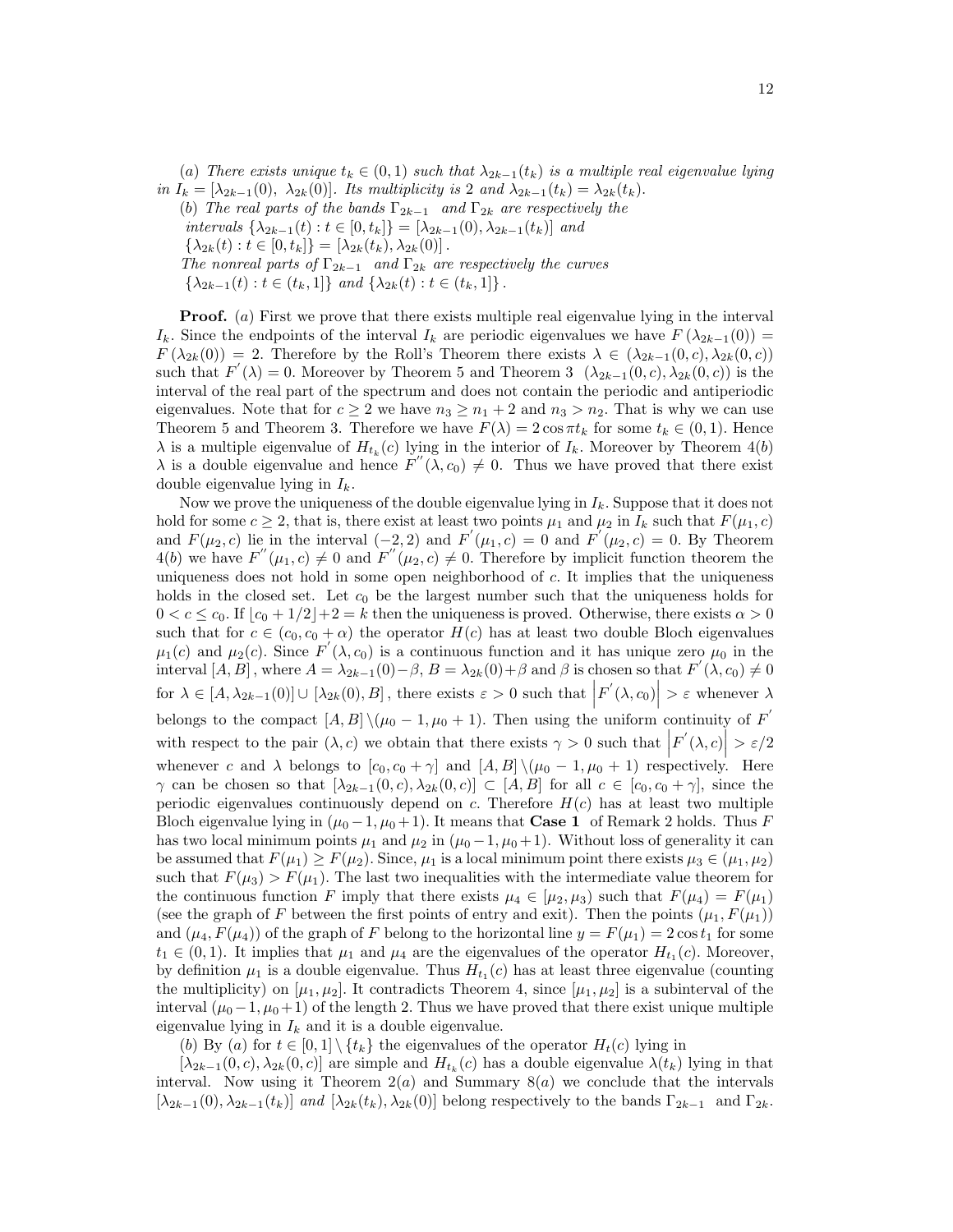Now we prove that the sets  $\{\lambda_{2k-1}(t) : t \in (t_k, \pi]\}$  and  $\{\lambda_{2k}(t) : t \in (t_k, \pi]\}$  has no intersections points with the real line. If  $\lambda_{2k-1}(t) \in \mathbb{R}$  for some  $t \in (t_k, \pi]$ , then by Summary 8(a) the interval  $[\lambda_{2k-1}(t_k), \lambda_{2k-1}(t)]$  has common subinterval with either  $[\lambda_{2k-1}(0), \lambda_{2k-1}(t_k)]$ or  $[\lambda_{2k}(t_k), \lambda_{2k}(0)]$ . It contradict either Summary  $7(a)$  or Summary  $7(c)$ .

Now we prove some theorems which will be used in the next sections.

**Theorem 7** For each  $V \neq \pm 1/2$  the geometric multiplicity of the periodic and antiperiodic eigenvalues of  $L(V)$  is 1.

**Proof.** Suppose two the contrary that the geometric multiplicity of the periodic eigenvalue  $\lambda_n(0)$  of  $L(V)$  is 2. Then both solution  $\varphi(x, \lambda_n(a))$  or  $\theta(x, \lambda_n(a))$  of the equation

$$
-y''(x) + (1+2V)e^{i2x} + (1-2V)e^{-i2x}y(x) = \lambda y(x)
$$
\n(30)

is a periodic function. On the other hand, one easily verify that

$$
(1+2V)e^{i2x} + (1-2V)e^{-i2x} = 2ic\cos(2x+\alpha),\tag{31}
$$

where  $c = \sqrt{4V^2 - 1}$  and  $\alpha = -\frac{\pi}{2} + \frac{i}{2} \ln \frac{2V - 1}{2V + 1}$ . Note that formula (31) was found in [9], where instead of the function ln the function  $\tanh^{-1}$  was used. Moreover, the solutions  $\varphi(z, \lambda_n(0))$  and  $\theta(z, \lambda_n(0))$  of the equation obtained from (30) by replacing the real variable x with the complex variable z analytically depend on z, since they are the entire function of the potential  $q(z) = (1+2V)e^{i2z} + (1-2V)e^{-i2z}$  and q is the entire function of z. Using these arguments we conclude that  $\varphi(x-\alpha,\lambda_n(0))$  or  $\theta(x-\alpha,\lambda_n(0))$  are the linearly independent periodic solutions of  $-y''(x) + (2ic \cos 2x)y(x) = \lambda y(x)$ . It contradicts Summary 6. Thus the theorem is proved for  $\lambda_n(0)$ . In the same way we prove it for  $\lambda_n(1)$ .

In  $[22]$  we proved that (see Summary 1) if c is a small number, then all periodic eigenvalues are real numbers and simple eigenvalues and hence by Notation 1 can be numbered in increasing order  $\lambda_1(0, c) < \lambda_2(0, c) < \dots$  and they satisfy the formulas

$$
\lambda_1(0, c) = O(c), \ \lambda_{2n}(0, c) = (2n)^2 + O(c), \ \lambda_{2n+1}(0, c) = (2n)^2 + O(c) \tag{32}
$$

as  $c \to 0$  for  $n = 1, 2, ...$  Moreover, we proved that  $\lambda_1(0, c)$  and  $\lambda_2(0, c)$  are the PN and  $\lambda_3(0, c)$  is the PD eigenvalue (see Summary 9). It means that PN eigenvalues lying in  $O(c)$ neighborhood of 4 is less than the PD eigenvalues lying in  $O(c)$  neighborhood of 4. Now we proof that for each  $k = 1, 2,...$ , the eigenvalues  $\lambda_{4k+1}(0, c)$  and  $\lambda_{4k+2}(0, c)$  are the PN and  $\lambda_{4k}(0, c)$  and  $\lambda_{4k+3}(0, c)$  are the PD eigenvalues (see Theorem 8). These results well be used very much in the Section 5. To consider the PD and PN eigenvalues  $\lambda$  and  $\mu$  lying in  $O(a)$ neighborhood of  $(2n)^2$  we use the formulas

$$
(\lambda - 4)b_1 = ab_2,\t\t(33)
$$

$$
(\lambda - (2k)^2)b_k = ab_{k-1} + ab_{k+1},
$$
\n(34)

$$
(\mu - 4 - \frac{2a^2}{\mu})a_1 = aa_2,
$$
\n(35)

$$
(\mu - (2k)^2)a_k = aa_{k-1} + aa_{k+1},
$$
\n(36)

where  $a = ic, c > 0$  and without loss of generality, it can be assumed that  $b_n = a_n = 1$ .

**Theorem 8** If c is a small number and  $k \in \mathbb{N}$ , then  $\lambda_{4k}(0, c)$  and  $\lambda_{4k+3}(0, c)$  are the PD and  $\lambda_{4k+1}(0, c)$  and  $\lambda_{4k+2}(0, c)$  are the PN eigenvalues.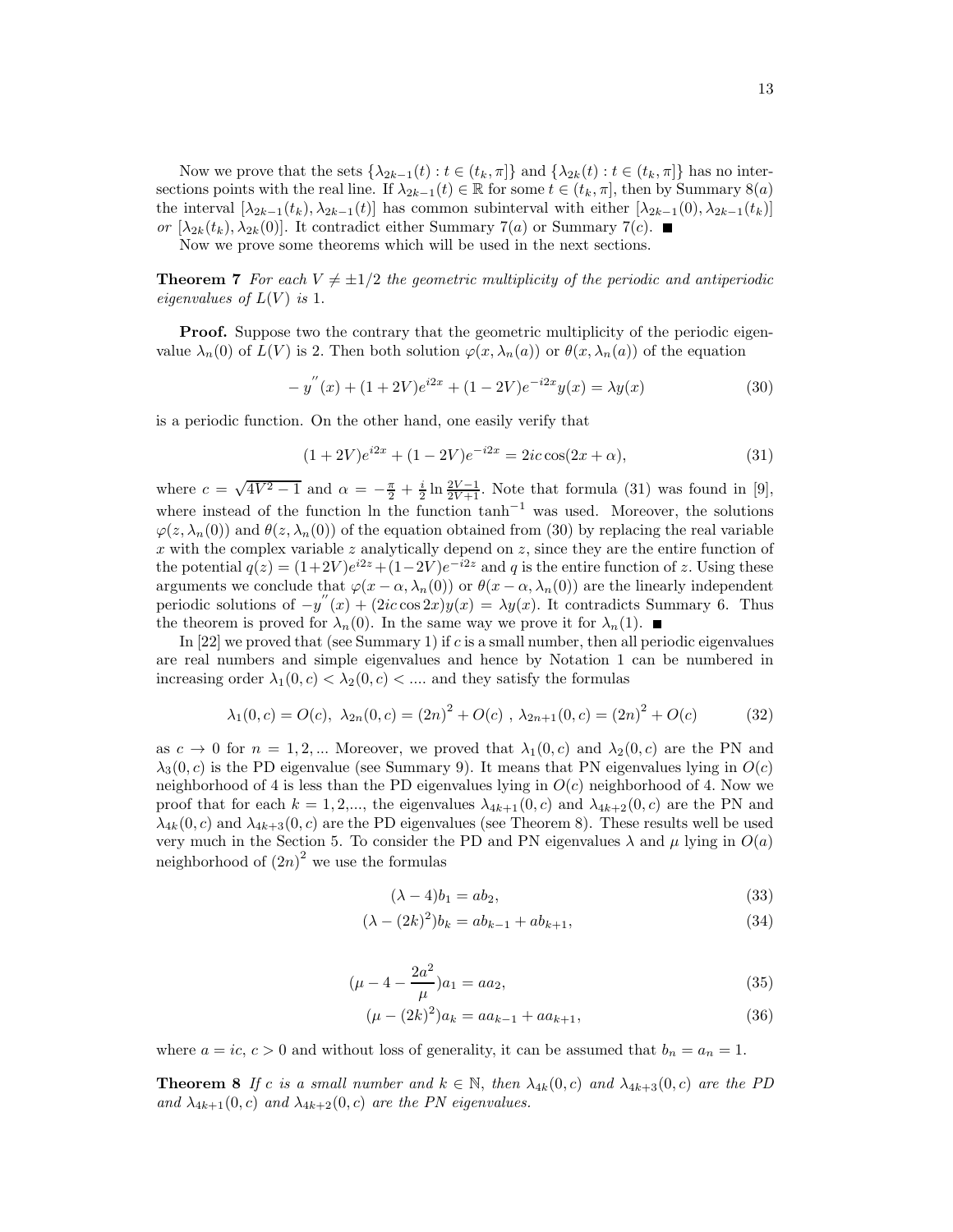**Proof.** To consider the PD eigenvalue  $\lambda$  lying in  $O(c)$  neighborhood of  $(2n)^2$  for  $n \ge 2$ we iterate  $(2n - 1)$ -times formula

$$
(\lambda - (2n)^2)b_n = ab_{n-1} + ab_{n+1},
$$
\n(37)

which is (34) for  $k = n$  by using the formulas

$$
b_k = \frac{ab_{k-1} + ab_{k+1}}{\lambda - (2k)^2}, \ b_1 = \frac{ab_2}{\lambda - 4}
$$
 (38)

obtained respectively from (34) and (33) as follows. In (37) we use (38) for  $b_{n-1}$  and  $b_{n+1}$ . Then in the obtained formula we isolate the terms with multiplicand  $b_n$  and do not change they and use (38) for the terms with multiplicand  $b_k$  when  $k \neq n$ . Continuing these process,  $2n - 1$  times we obtain

$$
\lambda = (2n)^2 + G_n(\lambda) + S_n(\lambda) + S_{n-1}(\lambda) + R_n(\lambda)
$$
\n(39)

where  $G_n(\lambda), S_{n-1}(\lambda), S_n(\lambda)$  and  $R_n(\lambda)$  are defined as follows. One can readily see that the  $(2n-1)$ -th usages (38) in (37) give the terms with multiplicands  $b_n$  and  $b_{n+k}$ , where  $|k| \geq 2$ . In (39)  $R_n(\lambda)$  denotes the sum of the terms with multiplicand  $b_{n+k}$  for  $|k| \geq 2$ . Since these terms are obtained after  $(2n - 1)$ -th usages  $(38)$  in  $(37)$  they contain the multiplicand  $a^{2n}$ . Moreover, it follows from (38) that  $b_{n+k} = O(a^2)$  for  $|k| \ge 2$ . Thus  $R_n(\lambda) = O(a^{2n+2})$  and (39) has the form

$$
\lambda = (2n)^2 + G_n(\lambda) + S_n(\lambda) + S_{n-1}(\lambda) + O(a^{2n+2}),
$$
\n(40)

where  $G_n(\lambda)$ ,  $S_n(\lambda)$  and  $S_{n-1}(\lambda)$  contains the multiplicand  $b_n$  and without loss of generality, it can be assumed that  $b_n = 1$ . In (40)  $G_n(\lambda)$  denotes the sum of the terms whose denominators does not contain the multiplicand  $\lambda - 4$ . It is clear that the terms with multiplicand  $\lambda-4$  may be obtained as a result of  $(2n-3)$ -th and  $(2n-1)$ -th usage of the second formula of (38). In (40)  $S_{n-1}(\lambda)$  and  $S_n(\lambda)$  are the sums of the terms whose denominators contain the multiplicand  $\lambda - 4$  and are obtained in  $(2n - 3)$ -th and  $(2n - 1)$ -th usages the second formula of (38) respectively. It is clear that  $S_{n-1}$  is obtained by using the formulas in (38) in the following order  $k = n-1, n-2, \ldots, 2, 1, 2, \ldots, n-1$ . Therefore it has the form

$$
S_{n-1} = \frac{a^{2n-2}}{(\lambda - 4)} \prod_{k=2}^{n-1} (\lambda - (2k)^2)^{-2}.
$$
 (41)

Similarly iterating the formulas (36)  $2n - 1$  times and arguing as above we get

$$
\mu = (2n)^2 + G_n(\mu) + \widetilde{S}_{n-1}(\mu) + \widetilde{S}_n(\mu) + O(a^{2n+2}). \tag{42}
$$

Here  $\widetilde{S}_{n-1}(\lambda)$  and  $\widetilde{S}_n(\lambda)$  are obtained respectively from  $S_{n-1}(\lambda)$  and  $S_n(\lambda)$  by replacing the  $\lambda - 4$  with  $\lambda - 4 - \frac{2a^2}{\lambda}$  $\frac{a^2}{\lambda}$ . Therefore, using (32) and taking into account that  $S_n(\lambda)$  and  $\widetilde{S}_n(\lambda)$  are obtained in  $(2n-1)$ -th usages the second formula of (38) and (35) respectively, and hence they contains the multiplicand  $a^{2n}$  we get

$$
\widetilde{S}_n(\lambda) = S_n(\lambda) + O(a^{2n+2}).\tag{43}
$$

In (41) replacing  $\lambda - 4$  with  $\lambda - 4 - \frac{2a^2}{\lambda}$  we get

$$
\widetilde{S}_{n-1}(\lambda) = S_{n-1}(\lambda) + \frac{2a^{2n}}{(\lambda - 4)^2 \lambda} \prod_{k=2}^{n-1} (\lambda - (2k)^2)^{-2} + O(a^{2n+2}).\tag{44}
$$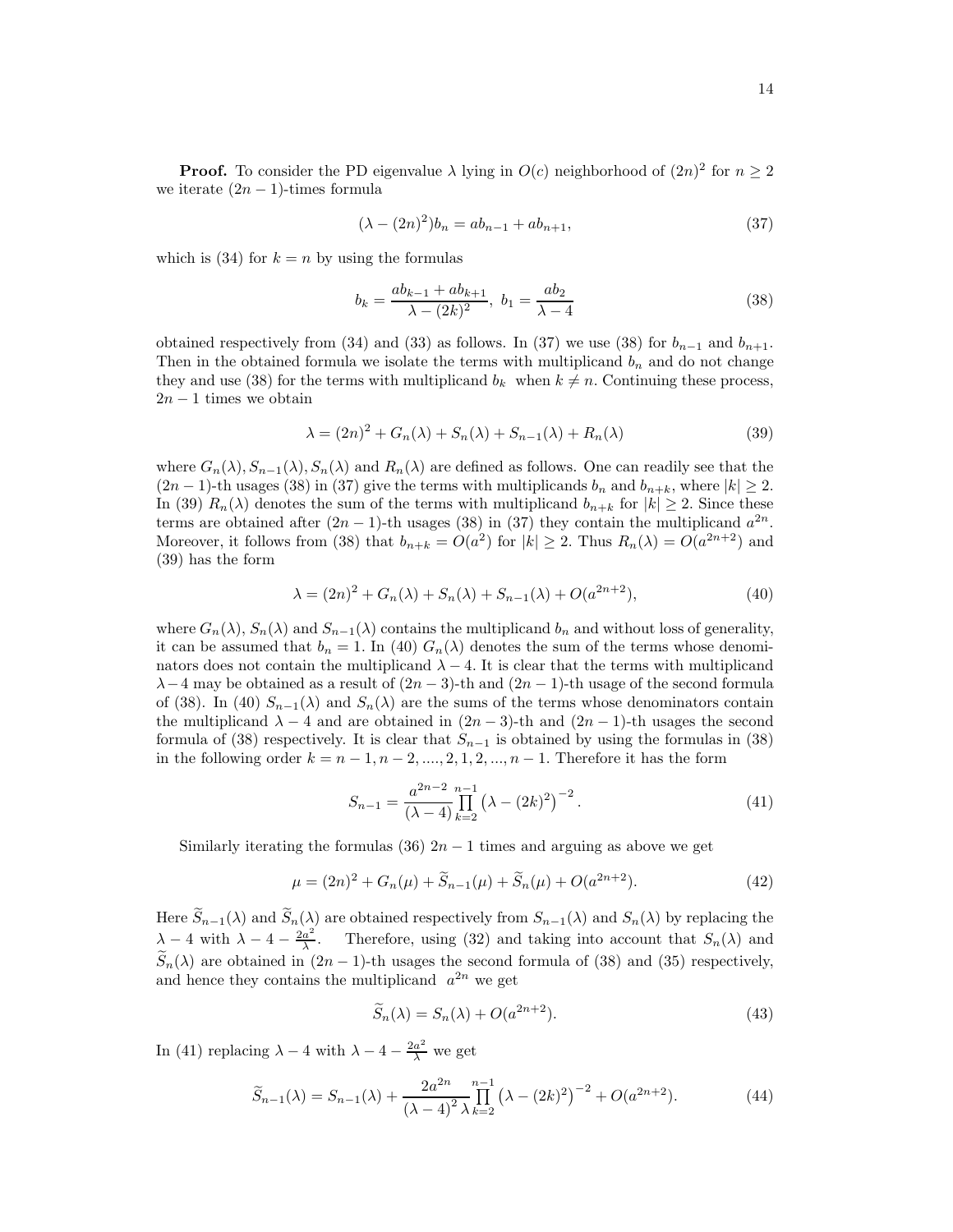Now in the second term of the right-hand side of (44) instead of  $\lambda$  writing  $\lambda = (2n)^2 + O(a^2)$ (it readily follows from (40)) we obtain

$$
\widetilde{S}_{n-1}(\lambda) = S_{n-1}(\lambda) + \frac{2a^{2n}}{\left((2n)^2 - 4\right)^2 (2n)^2} \prod_{k=2}^{n-1} \left((2n)^2 - (2k)^2\right)^{-2} + O(a^{2n+2}).\tag{45}
$$

Now subtracting equality  $(42)$  from  $(40)$  and using  $(43)$  and  $(45)$  we obtain

$$
\lambda - \mu = f(\lambda) - f(\mu) - \frac{2a^{2n}}{\left((2n)^2 - 4\right)^2 (2n)^2} \prod_{k=2}^{n-1} \left((2n)^2 - (2k)^2\right)^{-2} + O(a^{2n+2}),\tag{46}
$$

where  $f(\lambda) = S_n(\lambda) + S_{n-1}(\lambda)$ . It is clear that  $f'(\lambda) = O(a^2)$  for  $\lambda = (2n)^2 + O(a^2)$ . Therefore by the mean value theorem we have  $f(\lambda) - f(\mu) = (\lambda - \mu) (1 + O(a^2))$ . Now using it in (46) and taking into account that  $a = ic, c > 0$  we get

$$
\lambda - \mu = \frac{-2(-1)^n c^{2n}}{((2n)^2 - 4)^2 (2n)^2} \prod_{k=2}^{n-1} ((2n)^2 - (2k)^2)^{-2} + O(a^{2n+2}).
$$
 (47)

It is clear that the multiplicands  $(2n)^2 - (2k)^2$  for  $k = 2, 3, ..., (n-1)$  are the positive number. It follows from (47) that if  $n = 2k$ , then the PD eigenvalue  $\lambda$  lying in the neighborhood of  $(2n)^2$  is less than the PN eigenvalues  $\mu$  lying in the neighborhood of  $(2n)^2$ . On the other hand by Notation 1 the periodic eigenvalues lying in  $(2n)^2$  are denoted as  $\lambda_{2n}(0,c) < \lambda_{2n+1}(0,c)$ . Thus  $\lambda_{4k}(0, c)$  and  $\lambda_{4k+1}(0, c)$  are the PD and PN eigenvalues respectively. Instead of  $n = 2k$ using  $n = 2k + 1$  and repeating the above proof we obtain that  $\lambda_{4k+2}(0, c)$  and  $\lambda_{4k+3}(0, c)$ are the PN and PD eigenvalues respectively.

Corollary 2 If c is a small number, then for each  $k \in \mathbb{N}$ , the  $(2k-1)$ -th entry and exit points of the graph  $G(F) =: \{(\lambda, F(\lambda)) : \lambda \in \mathbb{R}\}\$  to the strip  $S(2)$  are the PN eigenvalues and the 2k-th entry and exit points are the PD eigenvalues.

Now we consider the antiperiodic eigenvalues for the small value of c which also will be used in Section 5. By Summary 1 all antiperiodic eigenvalues for small  $c$  are nonreal numbers. Moreover, by Theorem 3(b) for the small value of c the disk  $D_{2c}((2n-1)^2)$ contains one AD and one AN eigenvalues  $\lambda(c)$  and  $\mu(c)$  and

$$
\lambda(c) = (2n - 1)^2 + O(c), \ \mu(c) = \overline{\lambda(c)}.
$$
\n(48)

**Theorem 9** For the AD eigenvalue  $\lambda(c)$  lying in  $D_{2c}((2n-1)^2)$  the formula

Im 
$$
(\lambda(c)) = C_n a^{2n-1} + O(c^{2n})
$$
 (49)

holds as  $c \to 0$ , where  $a = ic$  and  $C_n$  is a positive number.

**Proof.** Formula (49) for  $n = 1$  follows from formula (24) of [22]. To prove it for  $n > 1$ we iterate  $(2n - 2)$ -times the formula

$$
(\lambda(c) - (2n - 1)^2)c_n = ac_{n-1} + ac_{n+1}
$$
\n(50)

(see (18) of [22] for  $k = n$ ) as follows. Each time isolate the terms with multiplicand  $c_n$  (we call they as isolated terms) and use the formulas

$$
c_1 = \frac{ac_2}{\lambda(c)(a) - 1 - a}, \ c_k = \frac{ac_{k-1} + ac_{k+1}}{\lambda(c) - (2k - 1)^2}, \tag{51}
$$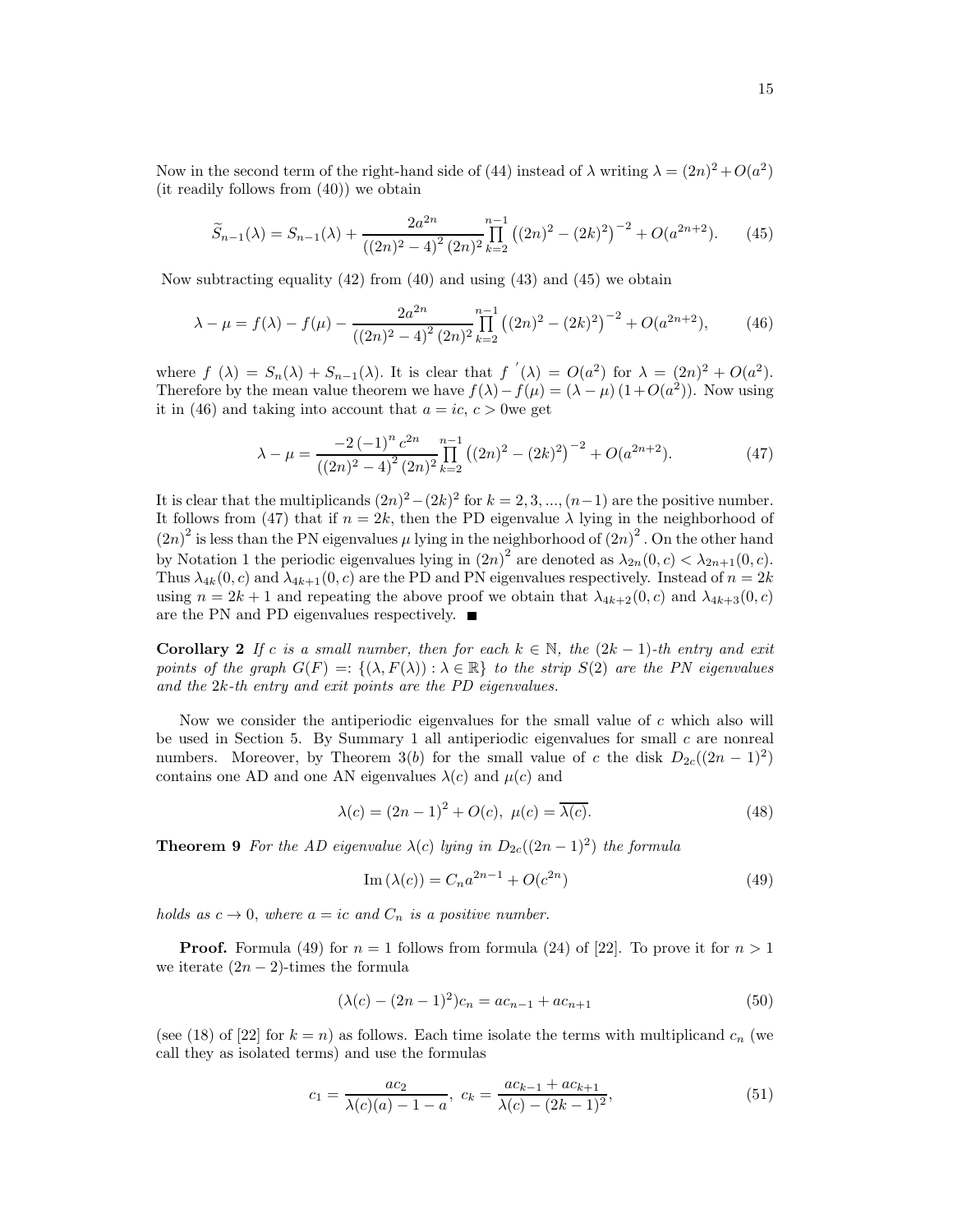where  $k = 2, 3, \dots$ , for the terms with multiplicand  $c_k$  when  $k \neq n$ . After  $(2n-2)$  times usages of  $(51)$  in  $(50)$  we obtain

$$
\lambda(c) = (2n+1)^2 + G_n(\lambda(c)) + S_n(\lambda(c)) + O(a^{2n}),
$$
\n(52)

where  $S_n$  is obtained by using the formulas (51) for  $c_k$  in the following order  $k = n - 1, n - 1$  $2, \ldots, 2, 1, 2, \ldots, n-1$  and hence has the form

$$
S_n = \left( (\lambda(c) - 1 - a)^{-1} \prod_{k=2}^{n-1} (\lambda(c) - (2k - 1))^{-2} \right) a^{2n-2}.
$$
 (53)

The sum of other isolated terms is denoted by  $G_n(\lambda(c))$ . Thus  $G_n(\lambda(c))$  is the sum of fractions whose numerators are  $a^{2k}$  for  $k = 1, 2, ..., (n - 1)$ , denominators are the products of  $\lambda(c) - (2s - 1)^2$  for  $s \neq n$  and hence

$$
\overline{G_n(a,\lambda(c))} = G_n(a,\overline{\lambda(c)}), \ \overline{G_n(a,\lambda(c))} - G_n(a,\lambda(c)) = \left(\overline{\lambda(c)} - \lambda(c)\right)O(a^2). \tag{54}
$$

Using (48) we obtain  $(\lambda(c)-1-a)^{-1} = \gamma(1+a\gamma)^{-1} = \gamma(1+a+O(a^2))$ , where  $\gamma = (\lambda(c)-1)^{-1}$ . It with (53) implies that

Im 
$$
S_n = \left( ((2n-1)^2 - 1)^{-1} \prod_{k=2}^{n-1} ((2n-1)^2 - (2k-1))^{-2} \right) a^{2n-1} + O(a^{2n})
$$
 (55)

Now using (54) and (55) in (52) we get the proof of (49).

# 4 Spectal Singularities, ESS, and Spectral Expansion

First using the results of Section 3 we consider spectral singularities and ESS.

**Theorem 10** If  $V > 1/2$  then the operator  $L(V)$  has infinitely many spectral singularities and spectral singularity at infinity.

**Proof.** By Theorem 6(a) for each  $k > n_3 = |(2c+1)/2| + 1$  there exists  $t_k \in (0, \pi)$  such that  $\lambda_{2k-1}(t_k) = \lambda_{2k}(t_k)$  is a double eigenvalue. It is spectral singularity due to Summary 5(b). Thus all bands  $\Gamma_k$  for  $k > n_3$  contains a spectral singularity. On the other hand, it readily follows from Definition 1 that if  $L(V)$  has a sequence of spectral singularities converging to infinity then it has the spectral singularity at infinity.  $\blacksquare$ 

To consider the ESS we use the following theorem.

**Theorem 11** A number  $\lambda$  is an ESS of  $L(V)$  if and only if it is either a multiple periodic or a multiple antiperiodic eigenvalue.

**Proof.** Let  $\lambda \in S(L(V))$  be an ESS. Then by Summary 5(a) it is multiple Bloch eigenvalue. Since, by Summary 5(b), the Bloch eigenvalues  $\lambda_n(t)$  for  $t \in (0, \pi)$  and  $n \in \mathbb{N}$ are not ESS,  $\lambda$  is either periodic or antiperiodic eigenvalue. Now suppose that  $\lambda \in S(L(V))$  is a multiple periodic or antiperiodic eigenvalue. Then by Theorem 7 the geometric multiplicity of  $\lambda$  is 1 and by Summary 5(c) it is an ESS.  $\blacksquare$ 

**Remark 4** Note that by (8) the operators  $H(c)$  and  $L(V)$  have the same Hill discriminants F( $\lambda$ ) and  $G(\lambda)$  if  $c = \sqrt{4V^2 - 1}$ . Therefore if  $\lambda$  is a multiple eigenvalue of  $H_t(c)$ , then it is also a multiple eigenvalue of  $L_t(V)$  with the same multiplicity. Note that if  $V < 1/2$ , then  $ic \in (-\infty, 0)$  and the well known self-adjoint Mathieu-Hill operator  $H(c)$  has no double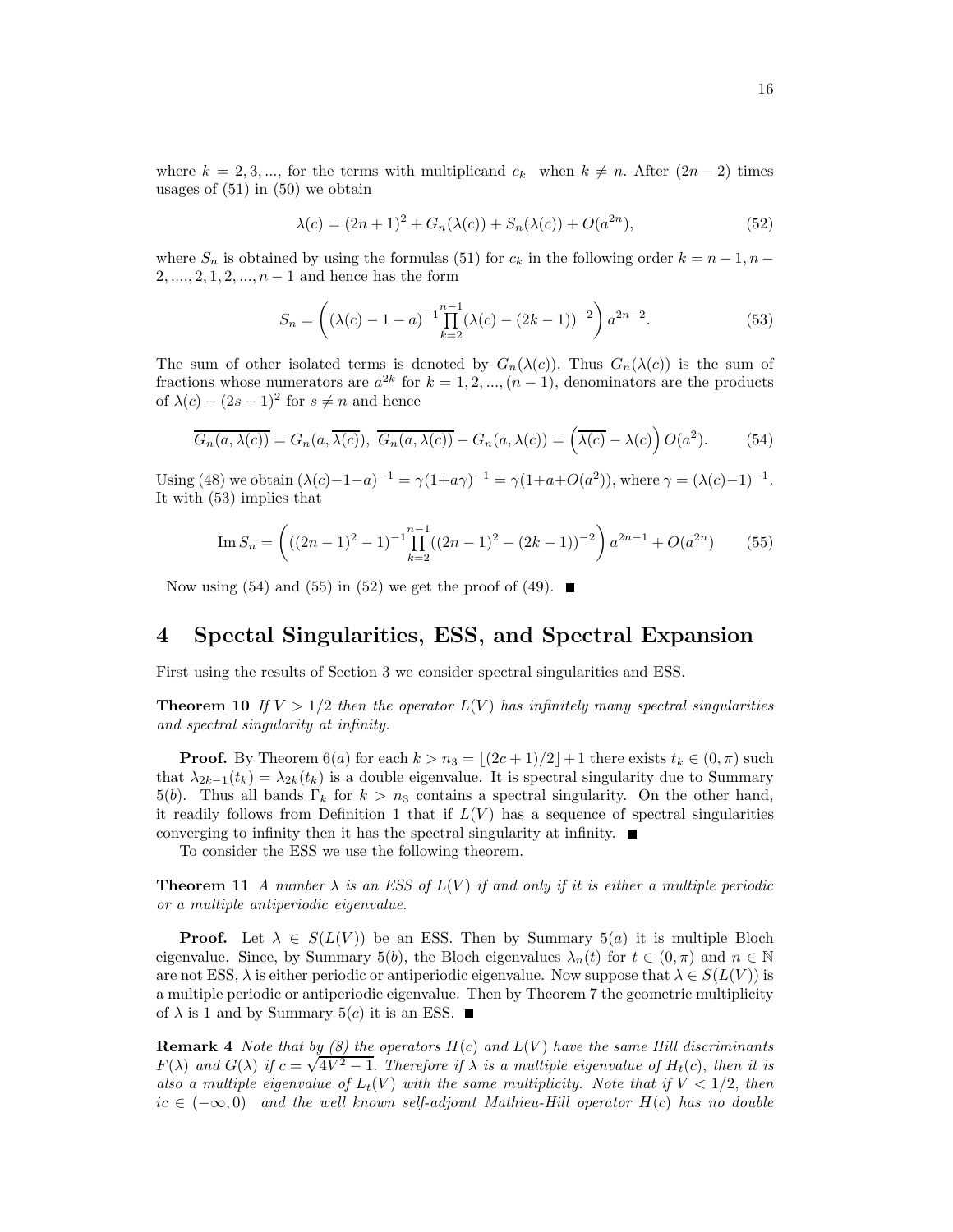Bloch eigenvalues. Therefore, by Summary  $5(a)$  for  $V < 1/2$  the operator  $L(V)$  has no spectral singularities and ESS. If  $V = 1/2$  then all 2-periodic eigenvalues of  $L(V)$  except 0 are double eigenvalue with geometric multiplicities 1 (see  $|5\rangle$ ) and hence are ESS (see  $Summary 5(c)$ .

Now we consider the ESS of  $L(V)$  for  $V > 1/2$ .

**Theorem 12** Let  $1/2 < V < \sqrt{5}/2$ . (a) If  $V \neq V_2$ , then the operator  $L(V)$  has no ESS. (b) If  $V = V_2$ , then  $L(V)$  has a unique ESS and it is  $\lambda_1(0) = \lambda_2(0)$ .

Proof. (a) By Summary 1 all periodic and antiperiodic eigenvalues are simple. Therefore by Theorem 11 the operator  $L(V)$  has no ESS.

(b) By Summary 1  $\lambda_1(0) = \lambda_2(0)$  is a unique double periodic eigenvalue and all antiperiodic eigenvalues are simple. Therefore by Theorem 11  $\lambda_1(0)$  is a unique ESS.

**Theorem 13** There exists a sequence  $0 < c_2 < c_3 < \cdots$  such that  $c_k \to \infty$  as  $k \to \infty$  and  $H(c)$  has no ESS and has ESS respectively if and only if  $c \neq c_k$  for all k and  $c = c_k$  for some k, where  $c_2 = \sqrt{4V_2^2 - 1}$  and  $V_2$  is the second critical point. Moreover, the number of ESS of  $H(c_k)$  is not greater than  $c_k + 2$ . The number of the bands of  $H(c_k)$  containing at least one ESS is not greater than  $2c_k + 3$  respectively.

**Proof.** Let  $c < 2n - 1$ . Then using Theorem 3(a) and (b) we conclude that the total number of multiple periodic and antiperiodic eigenvalues (counting multiplicity) is not greater than  $4n - 1$ . It means that there exist at most s different numbers denoted by  $\rho_1(c), \rho_2(c), \ldots, \rho_s(c)$  which are the multiple periodic and antiperiodic eigenvalues, where  $s \leq 2n-1$ . Since the operators  $H_0(c)$  and  $H_1(c)$  analytically depend on c, by the wellknown perturbation theory if  $\rho_k(c_0)$  is a multiple periodic eigenvalue then there exists  $\varepsilon_k$ such that the eigenvalues of the operators  $H_0(c)$  and  $H_1(c)$  for  $c \in U(c_0, \varepsilon_k)$  lying in the small neighborhood of  $\rho_k(c_0)$  are simple. Therefore there exist at most finite number  $c_1, c_2, ..., c_m$ from  $(0, 2n-1)$  such that  $H_0(c)$  and  $H_1(c)$  may have multiple eigenvalue.

Let  $n_k$  be the smallest integer such that  $c_k < 2n_k - 1$ . Instead of c and n using  $c_k$ and  $n_k$  respectively and repeating the above argument we obtain that the total number of multiple 2-periodic (periodic and antiperiodic) eigenvalues without counting multiplicity and counting multiplicity are not greater than  $2n_k - 1$  and  $4n_k - 1$  respectively. By the definition of  $n_k$  we have  $2n_k - 1 \leq c_k + 2$ . Therefore by Theorem 11 and Summary 7(c) the number of the ESS of the operator  $H(c_k)$  and the number of the bands of  $H(c_k)$  containing at least one ESS are not greater than  $c_k + 2$  and  $2c_k + 3$  respectively.

**Remark 5** It was suitable to formulate Theorem 13 in term of the parameter c, since we have used the notation of Theorem 3. By (8) and Theorem 13 the operator  $L(V)$  for  $V > 1/2$ has no ESS and has ESS respectively if and only if  $V \neq V_k$  for all k and  $V = V_k$  for some k, where  $V_k = \frac{1}{2}\sqrt{c_k^2 + 1}$  is said to be the k-th critical point. Moreover the number of ESS of  $L(V_k)$  and the number of the bands of  $L(V_k)$  containing at least one ESS is not greater than  $\sqrt{4V_k^2-1}+2$  and  $2\sqrt{4V_k^2-1}+3$  respectively. Denote by  $\Gamma_1, \Gamma_2, ..., \Gamma_{m(k)}$  the bands containing at least one ESS of  $L(V_k)$ , where  $m(k) \leq 2\sqrt{4V_k^2-1}+3$ . Then the bands  $\Gamma_{m(k)+1}$ ,  $\Gamma_{m(k)+2},...,\text{ don't contain an ESS}.$ 

Now using Summary 4, Corollary 1 and Theorem 12 we get the following results about the spectral expansions of  $L(V)$  for  $1/2 < V < \sqrt{5}/2$ .

**Theorem 14** Let  $1/2 < V < \sqrt{5}/2$ .

(a) If  $V \neq V_2$ , then the spectral expansion for  $L(V)$  has the elegant form (11).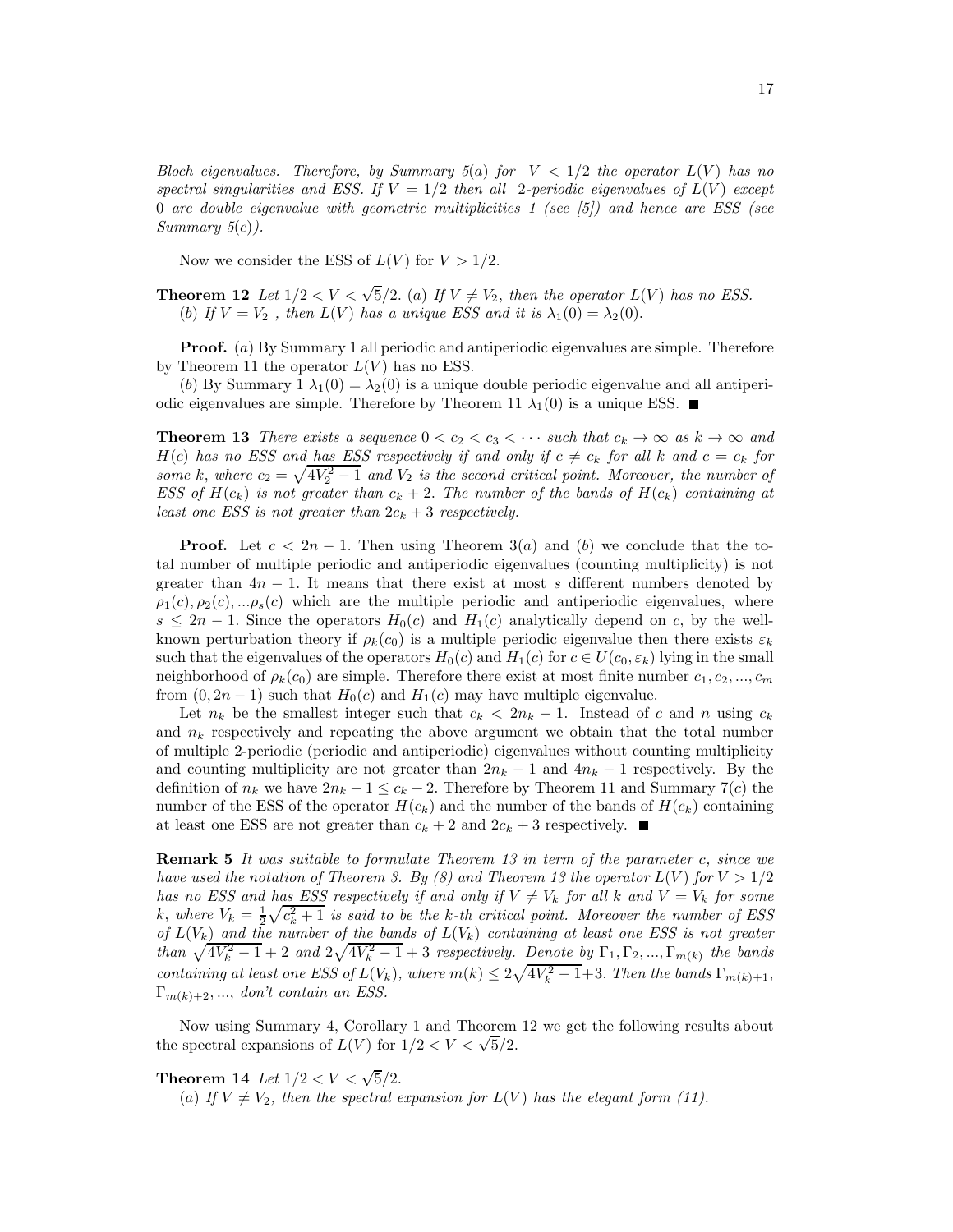(b) If  $V = V_2$ , then the spectral expansion for  $L(V)$  has the following form

$$
f(x) = \frac{1}{2\pi} \left( \int\limits_{(-\pi,\pi]} [a_1(t)\Psi_{1,t}(x) + a_2(t)\Psi_{2,t}(x)] dt + \sum_{n=3}^{\infty} \int_{(-\pi,\pi]} a_n(t)\Psi_{n,t}(x)dt \right).
$$
 (56)

Moreover

$$
\int\limits_{(-\pi,\pi]}a_1(t)\Psi_{1,t}+a_2(t)\Psi_{2,t}dt=\lim\limits_{\varepsilon\to 0}\left(\int\limits_{(-\pi,\pi]\backslash(-\varepsilon,\varepsilon)}a_1(t)\Psi_{1,t}+\int\limits_{(-\pi,\pi]\backslash(-\varepsilon,\varepsilon)}a_2(t)\Psi_{2,t}dt\right)
$$

**Proof.** (a) By Theorem  $12(a)$  and Corollary 1 the operator  $L(V)$  has no ESS and ESS at infinity. Therefore the proof follows from Summary  $4(a)$ 

(b) By Theorem 12(b),  $\lambda_1(0) = \lambda_2(0)$  is a unique ESS of  $L(V)$ . Therefore the set  $N(\mathbb{E})$ defined in Summary  $4(b)$  is  $\{1, 2\}$ . Moreover, by Corollary 1 the operator  $L(V)$  has no ESS at infinity. Therefore (56) follows from (14).  $\blacksquare$ 

Now changing the variable to  $\lambda$  in (11) and (56) as was done in [19] and using the relations

$$
\Gamma_n = \lim_{\varepsilon \to 0} \Gamma_n(\varepsilon), \ \Omega_1(\varepsilon) = \Gamma_1(\varepsilon) \cup \Gamma_2(\varepsilon),
$$

where  $\Gamma_n(\varepsilon) = {\lambda = \lambda_n(t) : t \in [\varepsilon, \pi - \varepsilon]}$  we obtain

# **Theorem 15** Let  $1/2 < V < \sqrt{5}/2$ .

(a) If  $V \neq V_2$ , then the spectral expansion for  $L(V)$  has the form

$$
f(x) = \frac{1}{\pi} \sum_{k \in \mathbb{N}} \left( \int_{\Gamma_k} (\phi(x, \lambda)) \frac{1}{p(\lambda)} d\lambda \right),\tag{57}
$$

where

$$
\phi(x,\lambda) = \theta' h(\lambda)\varphi(x,\lambda) + \frac{1}{2}(\theta - \varphi')(h(\lambda)\theta(x,\lambda) + g(\lambda)\varphi(x,\lambda) - \varphi g(\lambda)\theta(x,\lambda),
$$

$$
h(\lambda) = \int_{-\infty}^{\infty} \varphi(x,\lambda)f(x)dx, \ g(\lambda) = \int_{-\infty}^{\infty} \theta(x,\lambda)f(x)dx, \ p(\lambda) = \sqrt{4 - F^2(\lambda)},
$$

 $\varphi = \varphi(\pi, \lambda), \varphi' = \varphi'(\pi, \lambda), \theta = \theta(\pi, \lambda) \text{ and } \theta' = \theta'(\pi, \lambda).$ (b) If  $V = V_2$ , then the spectral expansion for  $L(V)$  has the following form

$$
f(x) = \frac{1}{\pi} p.v. \left( \int_{\Omega_1} (\phi(x, \lambda)) \frac{1}{p(\lambda)} d\lambda \right) + \frac{1}{\pi} \sum_{k=3}^{\infty} \left( \int_{\Gamma_k} (\phi(x, \lambda)) \frac{1}{p(\lambda)} d\lambda \right), \tag{58}
$$

where p.v. integral over  $\Omega_1$  is the limit of the integral over  $\Omega_1(\varepsilon)$  as  $\varepsilon \to 0$ .

Now instead of Theorem 12 using Theorem 13 and Remark 5 and repeating the proof of Theorems 14 and 15 we get the following spectral expansion of  $L(V)$  for all  $V > 1/2$ .

#### **Theorem 16** Suppose that  $V > 1/2$ .

(a) If  $V \neq V_k$  for  $k \geq 2$ , then the spectral expansion for  $L(V)$  has the form (11). Moreover, the spectral expansion for  $L(V)$  in term of  $\lambda$  has the form (57).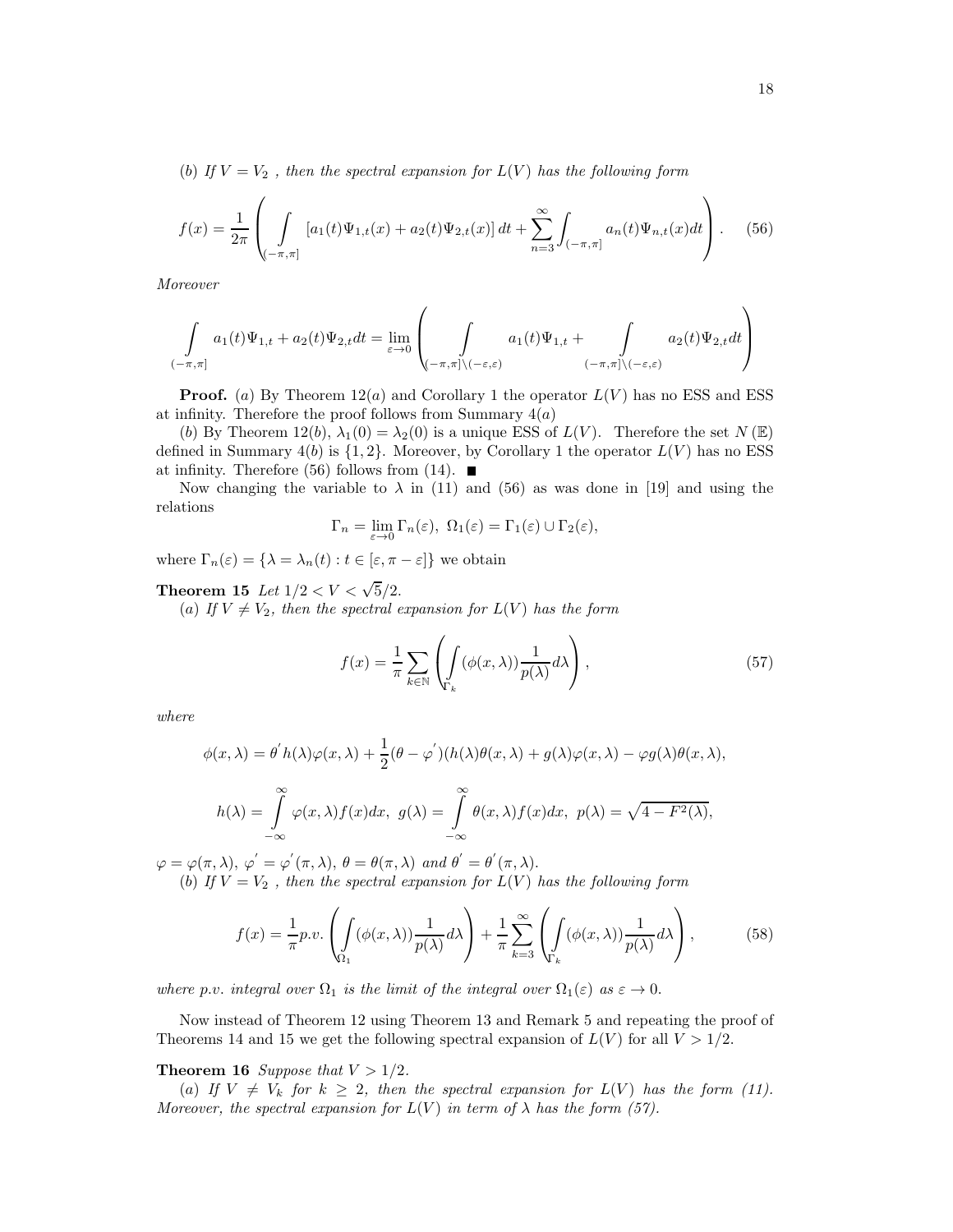(b) If  $V = V_k$ , then the operator  $L(V)$  has the spectral expansion

$$
f(x) = \frac{1}{2\pi} \left( \int_{(-\pi,\pi]} \left[ \sum_{n=1}^{m(k)} a_n(t) \Psi_{n,t}(x) \right] dt + \sum_{n=m(k)+1}^{\infty} \int_{(-\pi,\pi]} a_n(t) \Psi_{n,t}(x) dt \right), \quad (59)
$$

where  $m(k)$  is defined in Remark 5. Moreover, the spectral expansion for  $L(V_k)$  in term of  $\lambda$  can be obtained from (58) by replacing  $\Omega_1$  and  $\sum_{k=3}^{\infty}$  with  $\bigcup_{n=1}^{m(k)} \Gamma_n$  and  $\sum_{n=m(k)+1}^{\infty}$ respectively.

### 5 Conclusions

In this section first we discuss the similarities and differences between the noncritical case  $(V \neq V_k$  for all  $k = 2, 3, ...$ ) and the critical case  $(V = V_k$  for some  $k \geq 2$ ), where  $V > 1/2$ and the critical points  $V_2 < V_3 < \dots$  are defined in Remark 5. Then we illustrate the changes of the spectrum and spectral expansion of  $L(V)$  when V changes from 1/2 to  $\infty$  and give some conjectures.

**Similarities:** By Theorem 10 in the both cases the operator  $L(V)$  has infinitely many spectral singularities and spectral singularity at infinity. Hence by Summary 2 in the both cases the operator  $L(V)$  is not an asymptotically spectral operator and hence is not a spectral operator. Note that by Definition 1 the spectral singularities is connected by the boundlessness of the function  $\frac{1}{d_k}$  and in the both (critical and noncritical) cases they are the unbounded function.

Differences: The detailed investigation of the spectral singularities, namely, the study of the nonintegrability of  $\frac{1}{d_k}$  helps us to see the differences between the critical and noncritical cases, since the unbounded functions  $\frac{1}{d_k}$  may became as integrable as well as nonintegrable. It was the reason to introduce the new types of spectral singularities called as ESS (see Definition 2) which is defined by the nonintegrability of the functions  $\frac{1}{d_k}$ . Thus the study only the boundlessness of  $\frac{1}{d_k}$  or equivalently of the projections  $e(\lambda_n(t))$  does not explain the differences of these cases and the properties of the critical case. By Theorems 12 and 13 and Remark 5 the operator  $L(V)$  in the critical case  $V = V_k$  has ESS, while in the noncritical case  $V \neq V_k$  for  $k = 2, 3, ...$  has no ESS. Moreover in the critical case  $V = V_k$  the existence of the ESS does not allow to be the spectral decomposition of the operator  $L(V_k)$  in the elegant form (11) (see Theorems 14 and 16), while the spectral expansion of the operator  $L(V)$  for  $V \neq V_k$  has an elegant form. Note that in the critical case  $V = V_2$  the spectral decomposition of the operator  $L(V)$  has no elegant form, because the functions  $a_1(t)\Psi_{1,t}$ and  $a_1(t)\Psi_{1,t}$  have nonintegrable singularities at  $t = 0$ . Similarly in the critical cases  $V = V_k$ for  $k > 2$  the spectral decomposition of the operator  $L(V_k)$  has no elegant form, because the functions  $a_n(t)\Psi_{n,t}$  for  $n=1,2,...,m$  has nonintegrable singularities either at  $t=0$ or at  $t = \pi$ . However their sum is integrable over  $(-\pi, \pi]$ . It means that, in the spectral expansions (56) and (59) the bracket comprising the functions with indices  $n = 1, 2$  and  $n = 1, 2, \dots, m$  respectively is necessary. Note also that, if we consider the spectral expansion in term of  $\lambda$ , then we need to use the p.v. integral about ESS, since the integrals about this point do not exist. We do not need the p.v. integral if and only if  $V \neq V_k$  for  $k = 2, 3, ...$ . Moreover, one can obtain a spectral expansion without parenthesis and  $p.v.$  integrals if and only if  $V \neq V_k$  for  $k = 2, 3, \dots$ , that is, only in the noncritical case. It is a principle difference between the noncritical and critical cases.

Now we consider the changes of the spectrum and spectral expansion of  $L(V)$  when V changes from  $1/2$  to  $\infty$ . First we assume that the following two principles formulated as conjectures hold.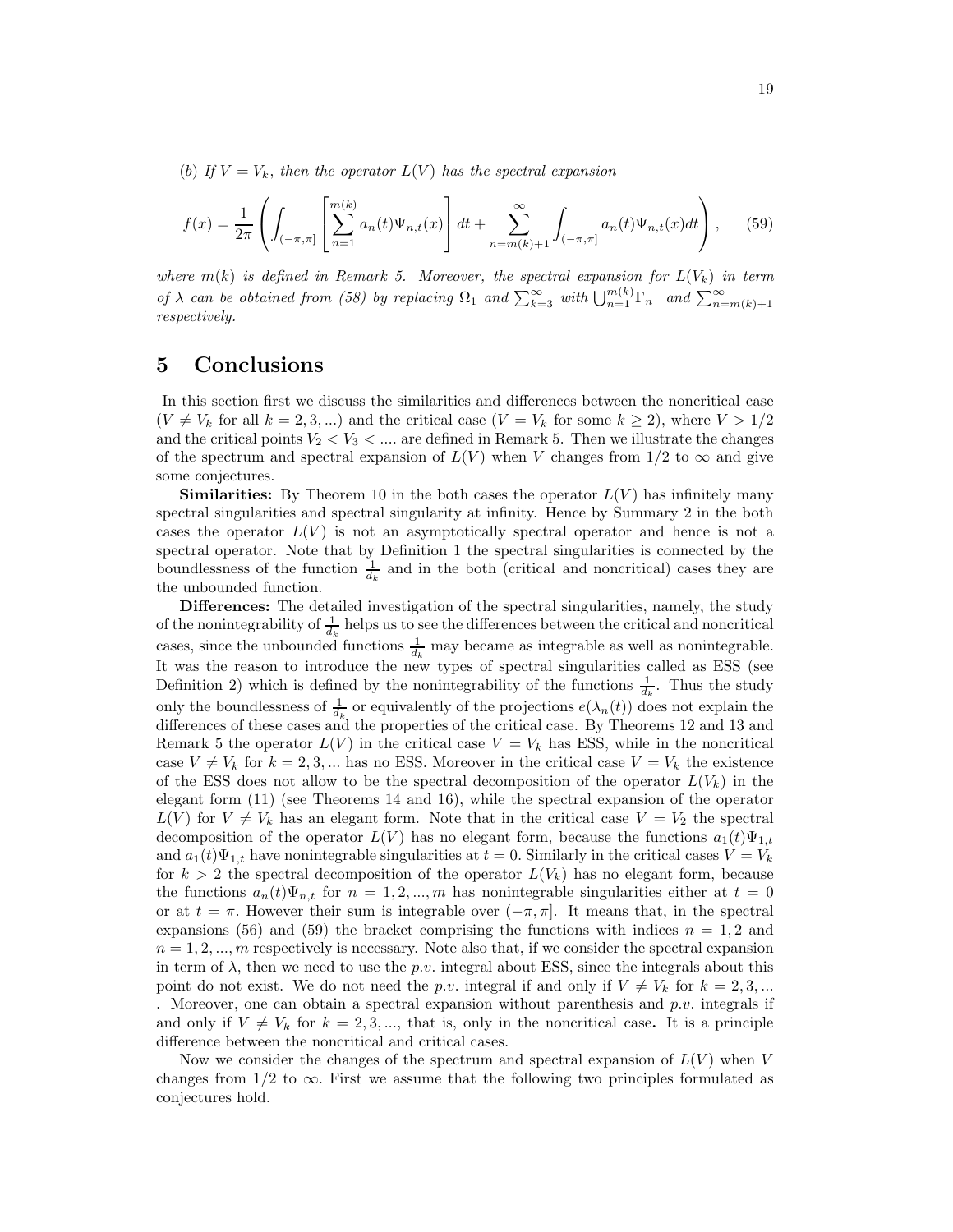Conjecture 1 *(Leaving principle.)* If c increases from 0 to  $\infty$ , then all Bloch eigenvalues of the operator  $H(c)$  with the pure imaginary potential  $2ic \cos 2x$  leave the real line. In other words, if V increases from  $1/2$  to  $\infty$ , then all Bloch eigenvalues of  $L(V)$  leave the real line.

Conjecture 2 (*Irreversibility principle.)* The Bloch eigenvalues never came back to the real line after leaving it.

The discussion of the Leaving principle. Conjecture 1 was proved in [22] for the Bloch eigenvalues  $\lambda_1(t, V)$  and  $\lambda_2(t, V)$ . Moreover, in [22] we have proved that if V moves from  $1/2$  to  $V_2$ , where  $V_2$  is the second critical point, then the all antiperiodic eigenvalues  $\lambda_n(1, V)$  leave he real line while the periodic eigenvalues  $\lambda_n(0, V)$  moves over real line (see Summary 1). Since  $\lambda_n(t, V)$  continuously depends on t after antiperiodic eigenvalues  $\lambda_n(1, V)$  the Bloch eigenvalues  $\lambda_n(t, V)$  for t close to 1 leave the real line.

The periodic eigenvalues do not leave the real line for  $V \in (1/2, V_2)$  due to the following. By Theorem  $2(c)$  if the eigenvalue  $\lambda(t, V)$  changes from real to nonreal when V moves from the left to the right of the constant  $V(t) > 1/2$ , then  $\lambda(t, V(t))$  is a multiple eigenvalue, where t is a fixed number from [0, 1]. The first periodic eigenvalues is simple for  $V \in (1/2, V_2)$  and hence it can not leave the real line until being the multiple eigenvalue. As was proven in [22] (see Case 1 and Summary 1 in the introduction), if V moves from the left to the right of  $V_2$  then the first and the second eigenvalues get close to each other for  $V < V_2$ , the equality  $\lambda_1(0, V_2) = \lambda_2(0, V_2)$  holds and they leave the real line for  $V > V_2$ . Moreover the last equality is possible since both  $\lambda_1(0, V_2)$  and  $\lambda_2(0, V_2)$  are the PN eigenvalues (see Summary 9 and (15)).

Now we show that the eigenvalue  $\lambda_3(0, V)$  moving over real line may become the double eigenvalues if and only if  $\lambda_3(0, V) = \lambda_4(0, V)$ . If  $V \in (V_2, \sqrt{5}/2)$ , then on the left side of  $\lambda_3(0, V)$  there is not a real periodic eigenvalue, since  $\lambda_1(0, V)$  and  $\lambda_2(0, V)$  are nonreal eigenvalues (see Summary 1). Moreover by Summary 9 and Theorem 8,  $\lambda_3(0, a)$  and  $\lambda_4(0, a)$ are PD eigenvalues while  $\lambda_5(0, a)$  is a PN eigenvalue and lies on the right of  $\lambda_4(0, a)$ . Thus by moving over real line the eigenvalue  $\lambda_3(0, a)$  have no possibility to coincide with the eigenvalues lying on the left of  $\lambda_3(0, a)$  and  $\lambda_4(0, a)$  have no possibility to coincide with the eigenvalues lying on the right of  $\lambda_4(0, a)$ , since PN and PD eigenvalue are different (see (15)). Using these arguments and taking into account that all Bloch eigenvalues sooner or later leave the real line we conclude that there exists  $V_3$  such that  $\lambda_3(0, V_3) = \lambda_4(0, V_3)$ . Moreover by Summary 1 we have  $V_3 \geq \frac{\sqrt{5}}{2} > V_2$ . In the same way we conclude that there exist a number  $V_k$  such that if  $1/2 < V < V_k$ ,  $V = V_k$  and  $V > V_k$ , then  $(2k-3)$ -th and  $(2k-2)$ -th periodic eigenvalues  $\lambda_{2k-3}(0, V)$  and  $\lambda_{2k-2}(0, V)$  are real numbers,  $\lambda_{2k-3}(0, V_k) = \lambda_{2k-2}(0, V_k) \in \mathbb{R}$ , and both of them are nonreal respectively. Moreover Theorem 3(a) implies that  $V_k \to \infty$  as  $k \to \infty$ . Thus relying on these arguments, Theorem 3(*a*) and Theorem 13 we believe that the following conjecture holds.

**Conjecture 3** There exists a sequence  $V_2 < V_3 < ...$  of real numbers, called the critical points, approaching infinity such that the following hold. If  $V_k < V < V_{k+1}$ , then  $\lambda_1(0, V)$ ,  $\lambda_2(0, V)$ , ...,  $\lambda_{2k-2}(0, V)$  are the nonreal eigenvalues and  $\lambda_{2k-1}(0, V)$ ,  $\lambda_{2k}(0, V)$ , ... are the real simple eigenvalues. If  $V = V_{k+1}$ , then  $\lambda_1(0, V)$ ,  $\lambda_2(0, V)$ , ...,  $\lambda_{2k-2}(0, V)$  are the nonreal eigenvalues,  $\lambda_{2k-1}(0, V) = \lambda_{2k}(0, V)$  is a real double eigenvalue and  $\lambda_{2k+1}(0, V)$ ,  $\lambda_{2k+2}(0, V), \ldots$  are the real simple eigenvalues.

These conjecture for  $k = 2$  was proved in [22] and is explained in the introduction. Let us give some explanation for this conjecture. The perturbation  $2ic_2 \cos 2x$  of norm  $2c_2$ , where  $c_2 = \sqrt{4V_2^2 - 1}$  is enough to move the first and second eigenvalues 0 and 4 of the unperturbed operator  $H_0(0)$  so that  $\lambda_1(0, c_2)$  and  $\lambda_2(0, c_2)$  coincide, since  $2c_2 > 2$ . However this perturbation is not enough to move the third and forth eigenvalue 4 and 16 of  $H_0(c)$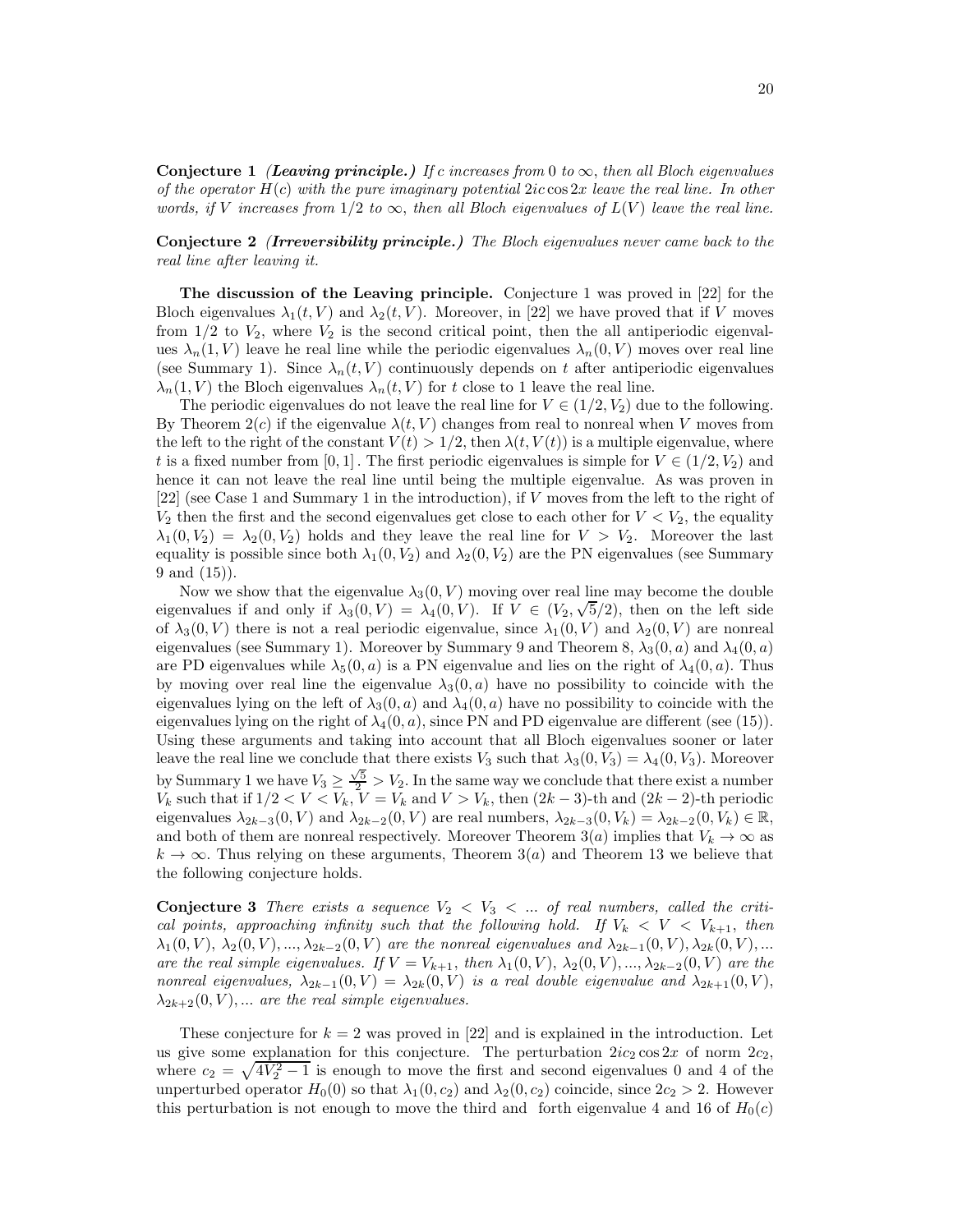so that the equality  $\lambda_3(0, c) = \lambda_4(0, c)$  holds for some  $c \in (0, 2)$  since the distance between 4 and 16 is 12. Therefore  $V_3 > V_2$ . The same explanation show that  $V_{k+1} > V_k$ . Moreover, by Theorem 3(a) and Notation 1  $\lambda_{2k}(0, c)$  is a real eigenvalue if  $c < k - 1$ . It implies that  $c_k \geq k-1$ , where  $c_k = \sqrt{4V_k^2 - 1}$ , and hence  $V_k \to \infty$  as  $k \to \infty$ .

Now let us explain why the Bloch eigenvalues  $\lambda_n(t, V)$  leave the real line for all  $t \in (0, 1)$ . In [22] it was proved if  $1/2 < V < V_2$ , then  $\text{Re}(\Gamma_{2k-1} \cup \Gamma_{2k}) = [\lambda_{2k-1}(0), \lambda_{2k}(0)]$  (see Case 1 in introduction). It implies that  $\lambda_{2k-1}(t)$  and  $\lambda_{2k}(t)$  lie between  $\lambda_{2k-1}(0)$  and  $\lambda_{2k}(0)$  if they are real numbers. On the other hand, by Conjecture 3 the eigenvalues  $\lambda_{2k-1}(0)$  and  $\lambda_{2k}(0)$ leave the real line when V moves to the right of  $V_{k+1}$ . Therefore the eigenvalues  $\lambda_{2k-1}(t)$ and  $\lambda_{2k}(t)$  leave the real line for all  $t \in [0,1]$  and hence as a result no parts of  $\Gamma_{2k-1}$  and  $\Gamma_{2k}$ remain real when V moves to the right of  $V_{k+1}$ . Moreover, it is clear that the eigenvalues  $\lambda_n(t, V)$  leave the real line with decreasing order of t from 1 to 0. These arguments and Theorem 6 imply the following conclusions about the spectrum of  $L(V)$ .

**Conclusion 1** Suppose that conjectures 1-3 hold and  $V > 1/2$ . Then

(a) For each  $k \geq 2$  the spectrum of  $L(V_k)$  has the following properties:

**Separation:** The bands  $\Gamma_{2s-3}$  and  $\Gamma_{2s-2}$  for  $s < k$  are nonreal separated curves symmetric with respect to the real line.

**Connection by the end point:** The bands  $\Gamma_{2k-3}$  and  $\Gamma_{2k-2}$  are connected by  $\lambda_{2k-3}(0)$ , that is,  $\Gamma_{2k-3} \cap \Gamma_{2k-2} = \{\lambda_{2k-3}(0)\}.$ 

*Connection by the interior point:* The bands  $\Gamma_{2s-3}$  and  $\Gamma_{2s-2}$  for  $s > k$  are connected by double eigenvalue  $\lambda_{2s-3}(t) = \lambda_{2s-2}(t)$ , where  $t \in (0, \pi)$ , that is,  $\Gamma_{2k-3} \cap \Gamma_{2k-2} =$  $\{\lambda_{2s-3}(t)\}.$ 

(b) If  $V_k < V < V_{k+1}$ , then the **Separation** and **Connection by the interior point**  $\lambda_{2s-3}(t) = \lambda_{2s-2}(t)$  occurs for  $s \leq k$  and  $s > k$  respectively. In this case **Connection by** *the end points* does not occurs.

(c) The number  $V_k$  is a point after which no parts of the  $(2k-3)$ -th and  $(2k-2)$ -th bands are real. That is why it is natural to call it as the k-th critical point.

Explanation of the conjectures by using the graph of the Hill discriminant F. First let us explain Summary 1 in term of the graph. In the case  $V < V_2$  the first point of entry and the first point of exit of the graph  $G(F)$  defined in the proof of the Theorem 5 are  $(\lambda_1(0), 2)$  and  $(\lambda_2(0), 2)$  respectively. The part  $\{(\lambda, F(\lambda)) : \lambda \in [\lambda_1(0), \lambda_2(0)]\}$  of the graph  $G(F)$ , called as the first part, consists of the points  $(\lambda_1(t), 2 \cos t)$  and  $(\lambda_2(t), 2 \cos t)$ for real  $\lambda_1(t)$  and  $\lambda_2(t)$ . If V approaches  $V_2$  from the left then the first and second periodic eigenvalues get close to each other and the real eigenvalues  $\lambda_1(t)$  and  $\lambda_2(t)$  become nonreal numbers (see Case 1-Case 3 in introduction). It means that the first part of the graph of F is leaving the strip  $S(2)$ . In other word the graph of F is rising up. As V reaches  $V_2$  we get the equality  $\lambda_1(0) = \lambda_2(0)$  which means that the first point of entry  $(\lambda_1(0), 2)$  and the first point of exit  $(\lambda_2(0), 2)$  coincides and the line  $y = 2$  becomes tangent line to the curve  $y = F(\lambda)$  at the point  $(\lambda_1(0), 2)$ . If V moves to the right of  $V_2$ , then the eigenvalues  $\lambda_1(0)$ and  $\lambda_2(0)$  get off the real line. Therefore the first part of the graph of F completely get out of the strip  $S(2)$ .

In general Corollary 2 shows that for each  $k$  both the first coordinates of the  $k$ -th points of entry and exit are either PN or PD eigenvalues. Therefore they may get close to each other coincides and get out of the strip as V increases and moves from the left to the right of  $V_{k+1}$ . It means that the k-th part of the graph of F get out of the strip  $S(2)$  and by Theorem 6(b) no parts of the  $(2k-1)$ -th and  $2k$ -th bands remain real.

Let us stress also the following. As is noted in above first the antiperiodic eigenvalues  $\lambda(1, V)$  leave he real line and after antiperiodic eigenvalues the Bloch eigenvalues  $\lambda(t, V)$  for t close to 1 leave the real line. On the other hand, in the end of the proof of Theorem  $6(a)$ we noted that the graph of  $F$  between the k-th point of entry and the k-th point of exit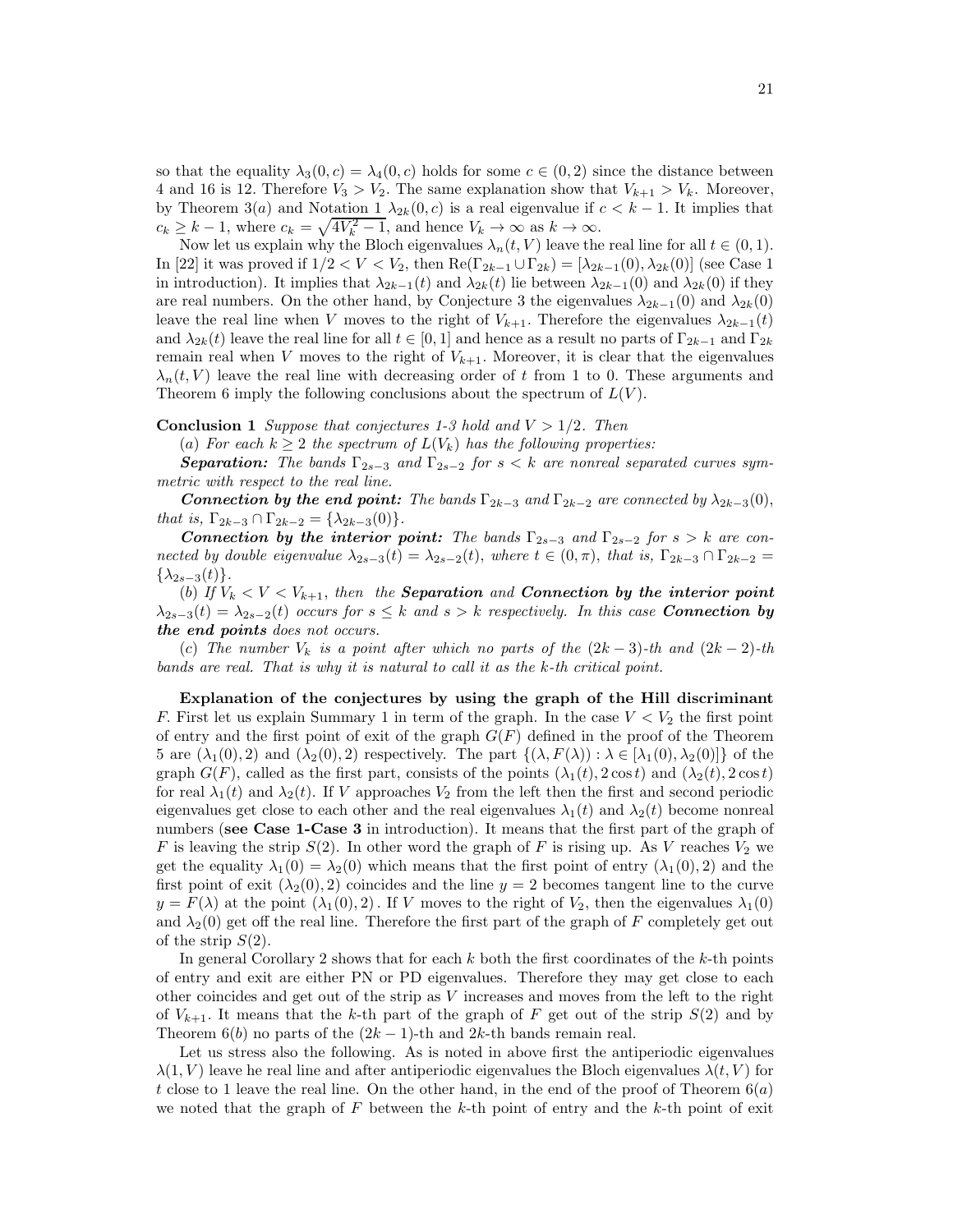has the form as it is sketched in the picture of Section 3 between the second points of entry and exit. It implies that when the points of entry and exit get close to each other, then the eigenvalues  $\lambda(t, V)$  leave the real line with decreasing order of t from 1 to 0. Finally the periodic eigenvalues live the real line. Moreover, Theorem  $5(a)$  implies that if all periodic eigenvalues lying in the left of some number  $\mu$  leave the real number then all spectrum of  $L(V)$  on the left of  $\mu$  left the real line.

Now we discuss the spectral expansion by assuming that the following conjecture holds.

Conjecture 4 (*Simplicity principle.)* The nonreal periodic and antiperiodic eigenvalues are the simple eigenvalues.

Let us give some explanation for this conjecture. The nonreal periodic (antiperiodic) eigenvalues  $\lambda_{2k-1}(0)$  and  $\lambda_{2k}(0)$  ( $\lambda_{2k-1}(1)$  and  $\lambda_{2k}(1)$ ) are complex conjugate numbers and by Conjecture 2 they do not came back to real line. That is why they can not coincide. On the other hand, Theorem 8 shows that if  $\lambda_{2k-1}(0)$  is PN (PD) eigenvalues lying in upper (lower) half-plane then the neighboring nonreal complex periodic eigenvalues  $\lambda_{2k-3}(0)$  and  $\lambda_{2k+1}(0)$  lying in the same half-plane are PD (PN) eigenvalues. Therefore  $\lambda_{2k-1}(0)$  can not be multiple eigenvalue due to the neighboring eigenvalues. Similarly it follows from Theorem 9 and Summary 1 that if  $\lambda_{2k-1}(1)$  is AD (AN) eigenvalues lying in upper (lower) half-plane then the neighboring nonreal antiperiodic eigenvalues  $\lambda_{2k-3}(0)$  and  $\lambda_{2k+1}(0)$  lying the same half-plane are AN (AD) eigenvalues. Therefore  $\lambda_{2k-1}(1)$  also can not be multiple eigenvalue due to the neighboring eigenvalues. On the other hand the overlapping of the unneighbored eigenvalues  $\lambda_{2k-1}(1)$  and  $\lambda_{2k+3}(1)$  is the unlikely event, since they must pass through the  $(2k+1)$ -th band  $\Gamma_{2k+1}(1)$  which is the continuous curve lying between these eigenvalues. That is why Conjecture 4 holds with high probability.

By Summary 1 and Conjectures 2 and 4 for  $V > 1/2$  the operator  $L(V)$  has no multiple antiperiodic eigenvalues. Moreover by Summary 1 and Conjectures 3 and 4 if  $V \neq V_k$  for all  $k \geq 2$  and  $V = V_{k+1}$  then  $L(V)$  has no multiple periodic eigenvalues and has only one double periodic eigenvalue  $\lambda_{2k-1}(0) = \lambda_{2k}(0)$  respectively. Therefore by Summary 4 and Theorems 11 and 16 the spectral expansion of  $L(V)$  has the form

**Theorem 17** Suppose that Conjectures 1-4 hold and  $V > 1/2$ . Then for each  $k \geq 2$  the spectral expansion for the operator  $L(V_{k+1})$  has the following form

$$
f = \frac{1}{2\pi} \left( \int_{(-\pi,\pi]} \left[ a_{2k-1}(t) \Psi_{2k-1,t} + a_{2k}(t) \Psi_{2k,t} \right] dt + \sum_{n \in \mathbb{N} \backslash \{2k-1,2k\}} \int_{(-\pi,\pi]} a_n(t) \Psi_{n,t} dt \right) \tag{60}
$$

and

$$
f(x) = \frac{1}{\pi} p.v. \left( \int_{\Omega_k} (\phi(x, \lambda)) \frac{1}{p(\lambda)} d\lambda \right) + \frac{1}{\pi} \sum_{n \in \mathbb{N} \setminus \{2k - 1, 2k\}} \left( \int_{\Gamma_k} (\phi(x, \lambda)) \frac{1}{p(\lambda)} d\lambda \right). \tag{61}
$$

If  $V \neq V_k$  for all  $k \geq 2$ , then the spectral expansion for  $L(V)$  has the elegant forms (11) and (57).

Thus if the conjectures hold, then the spectral decomposition of the operator  $L(V_{k+1})$  has no elegant form, because the functions  $a_{2k-1}(t)\Psi_{2k-1,t}$  and  $a_{2k}(t)\Psi_{2k,t}$  has nonintegrable singularities at  $t = 0$ . It means that, in the spectral expansion (60) the bracket comprising the functions with indices  $2k-1$  and  $2k$  corresponding to ESS  $\lambda_{2k-1}(0) = \lambda_{2k}(0)$  is necessary. Besides, if we consider the spectral expansion in term of  $\lambda$ , then it is necessary to use the p.v. integral about ESS  $\lambda_{2k}(0)$ , since the integrals about this point do not exist. That is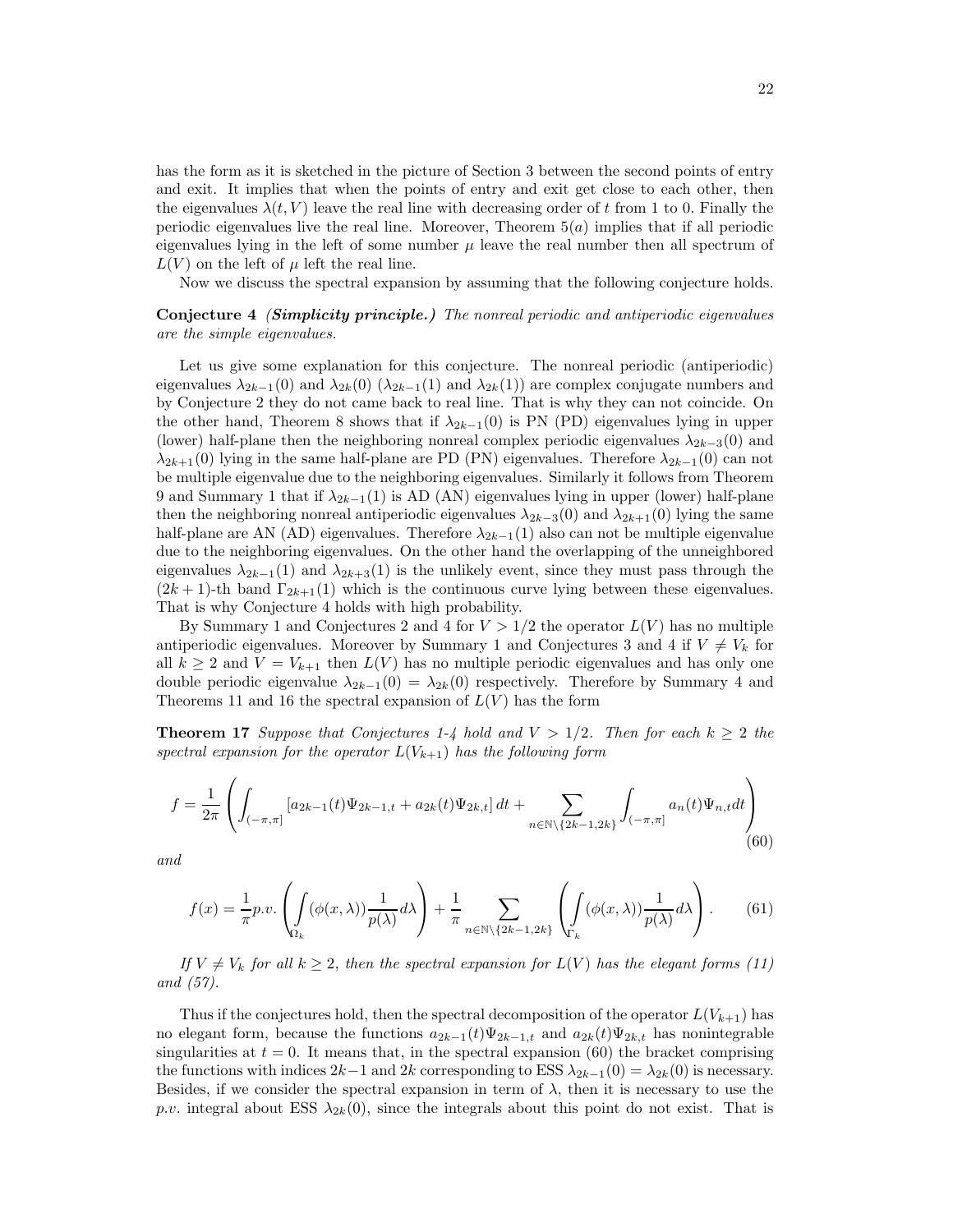why only for the integral over the component  $\Omega_k = \Gamma_{2k-1} \cup \Gamma_{2k}$  containing the ESS  $\lambda_{2k}(0)$ we use the *p.v.* integral (see  $(61)$ ).

# References

- [1] M. S. P. Eastham, The Spectral Theory of Periodic Differential Operators (Hafner, New York, 1974).
- [2] M. G. Gasymov, Spectral analysis of a class of second-order nonself-adjoint differential operators, Fankts. Anal. Prilozhen 14 (1980) 14-19.
- [3] I. M. Gelfand, Expansion in series of eigenfunctions of an equation with periodic coefficients, Sov. Math. Dokl. 73 (1950), 1117–1120.
- [4] F. Gesztesy and V. Tkachenko, A criterion for Hill operators to be spectral operators of scalar type, J. Analyse Math. 107 (2009) 287–353.
- [5] N. B. Kerimov, On a Boundary value problem of N. I. Ionkin type, Differential Equations, 49 (2013), 1233–1245.
- [6] K. G. Makris, R. El-Ganainy, D. N. Christodoulides and Z. H. Musslimani, PT-Symmetric Optical Lattices, Phys. Rev. A 81 (2010) 063807.
- [7] K. G. Makris, R. El-Ganainy, D. N. Christodoulides and Z. H. Musslimani, PT-Symmetric Periodic Optical Potentials, Int. J. Theor. Phys. 50 (2011) 1019–1041.
- [8] D. C. McGarvey, Differential operators with periodic coefficients in  $L_p(-\infty, \infty)$ , J. Math. Anal. Appl. 11 (1965) 564-596.
- [9] B. Midya, B. Roy and R. Roychoudhury, A note on the PT invariant periodic potential  $4\cos^2 x + 4iV \sin 2x$ , *Phys. Lett.* A **374** (2010) 2605-2607.
- [10] M. A. Naimark, Linear Differential Operators, (George G. Harrap, London, 1967).
- [11] F. S. Rofe-Beketov, The spectrum of nonselfadjoint differential operators with periodic coefficients, Soviet Math. Dokl. 4 (1963) 1563-1566.
- [12] K. C. Shin, On the shape of spectra for non-self-adjoint periodic Schr¨odinger operators, J. Phys. A: Math. Gen. 37 (2004) 8287–8291.
- [13] O. A. Veliev, The spectrum and spectral singularities of the differential operators with periodic complex-valuedcoefficients. Differential Equations 8 (1983).
- [14] O. A .Veliev and M. Toppamuk Duman, The spectral expansion for a non-self-adjoint Hill operators with a locally integrable potential, J. Math. Anal. Appl., 265 (2002), 76–90.
- [15] O. A. Veliev, Isospectral Mathieu-Hill operators, Lett. Math. Phys. 103 (2013) 919-925.
- [16] O. A. Veliev, Asymptotic analysis of non-self-adjoint Hill operators, Central European Journal of Math. 11 (2013) 2234-2256.
- [17] O. A. Veliev, On the simplicity of the eigenvalues of the non-self-adjoint Mathieu-Hill operators, Applied and Computational Mathematics 13 (2014) 122–134.
- [18] O. A. Veliev, Spectral problems of a class of non-self-adjoint one-dimensional Schrodinger operators, J. Math. Anal. Appl. 422 (2015) 1390–1401